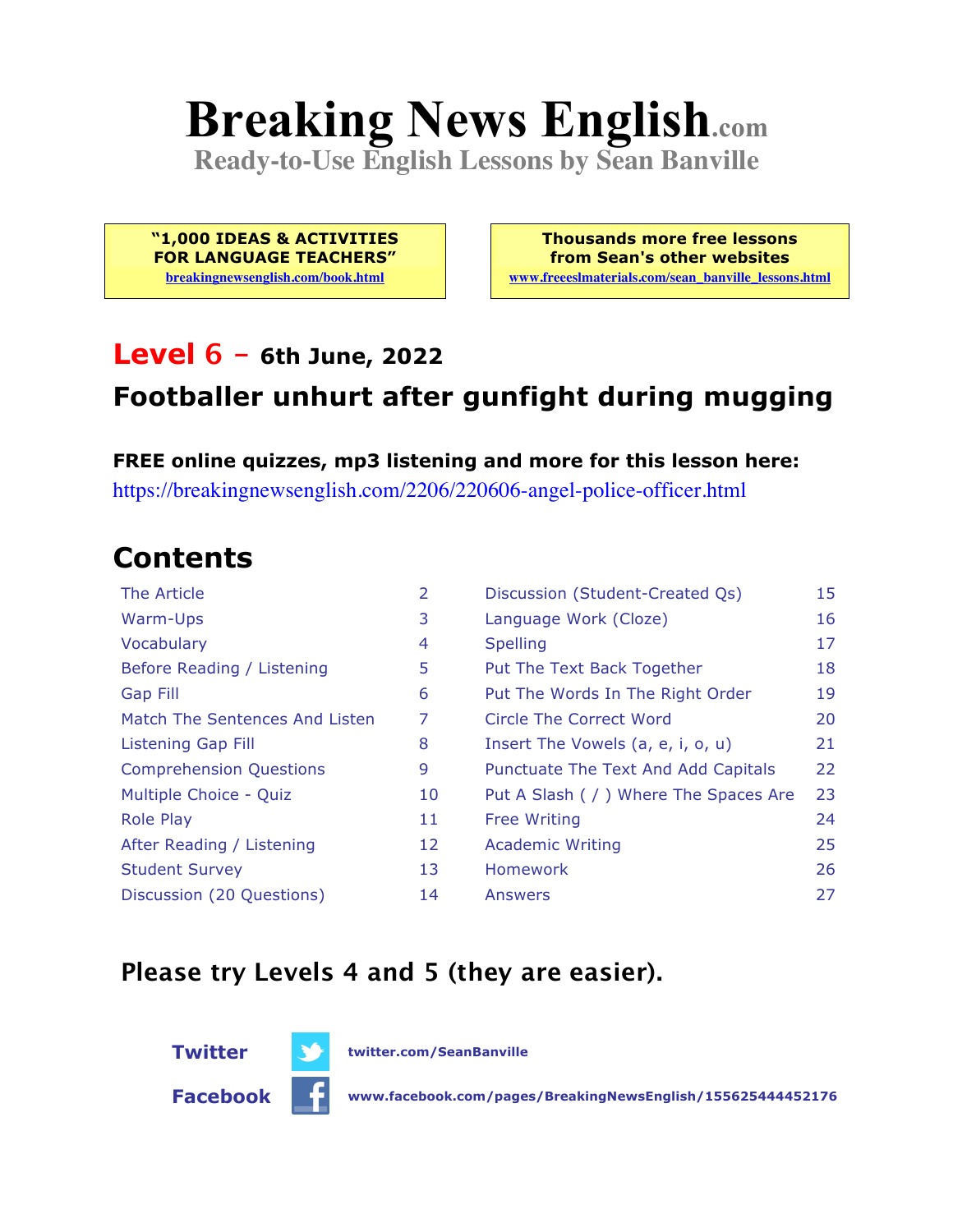### **THE ARTICLE**

From https://breakingnewsenglish.com/2206/220606-angel-police-officer.html

 A Premier League footballer has had a lucky escape thanks to the heroic efforts of an off-duty police officer in Brazil. Brazilian fullback Emerson Royal, 23, was on holiday in the Brazilian city of Sao Paolo. He was outside a nightclub taking photos with the police officer. He was suddenly accosted by the thief, who was armed with a handgun. The would-be assailant demanded Mr Royal's watch and other belongings. Fortunately for Royal, the police officer sprang into action and chased the thief down the street. The two became involved in a 29-shot gunfight. The footballer escaped unharmed, but was shaken by the attempted robbery. The police officer was shot in the back, but is now recovering in hospital.

 Mr Royal, a defender for the London club Tottenham Hotspur, said he would be eternally grateful for the officer's heroics. He wrote: "God sends angels to Earth. This is confirmed every day in my life. This human being...risked his own life to save mine." Royal's father described the event as a "horror scene". He said he would not wish such a thing on anyone. He added: "I don't remember well. It all happened in a flash and the adrenaline was running." High profile footballers have become a target for criminals in recent years. The website "Insider" reported there have been more than 20 assaults on and robberies of soccer stars and their families across Europe's top leagues since 2019.

Sources: https://www.**bbc.com**/news/world-latin-america-61685720 https://www.**marca.com**/en/football/tottenham/2022/06/03/629a4d5de2704e1f058b45c7.html https://www.**insider.com**/elite-soccer-stars-robbed-burgled-alarming-rate-experts-fear-deaths-2021-12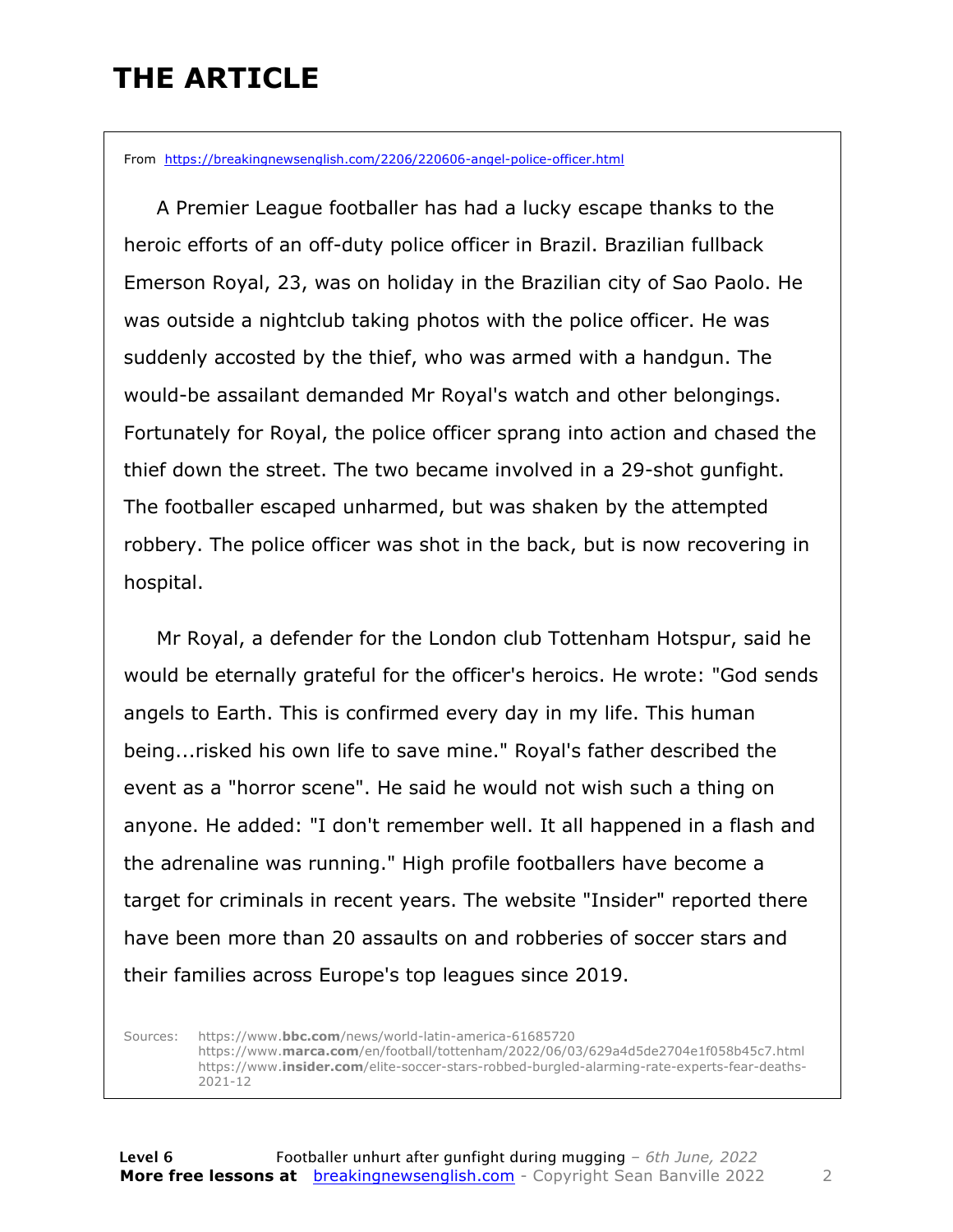#### **WARM-UPS**

**1. POLICE OFFICERS:** Students walk around the class and talk to other students about police officers. Change partners often and share your findings.

**2. CHAT:** In pairs / groups, talk about these topics or words from the article. What will the article say about them? What can you say about these words and your life?

Premier League / lucky / escape / off-duty / nightclub / thief / belongings / footballer / London / grateful / Earth / risk / horror scene / adrenaline / high profile / robberies

Have a chat about the topics you liked. Change topics and partners frequently.

**3. SECURITY:** Students A strongly believe famous people should be given security; Students B **strongly** believe this isn't necessary. Change partners again and talk about your conversations.

4. DANGEROUS JOBS: How dangerous are these jobs? What are the dangers? Complete this table with your partner(s). Change partners often and share what you wrote.

|                     | <b>How Dangerous?</b> | <b>What the Dangers Are?</b> |
|---------------------|-----------------------|------------------------------|
| Police officer      |                       |                              |
| Fire fighter        |                       |                              |
| Soldier             |                       |                              |
| Miner               |                       |                              |
| Construction worker |                       |                              |
| Gas engineer        |                       |                              |

**5. ANGEL:** Spend one minute writing down all of the different words you associate with the word "angel". Share your words with your partner(s) and talk about them. Together, put the words into different categories.

**6. CRIMES:** Rank these with your partner. Put the worst at the top. Change partners often and share your rankings.

- Mugging
- Shoplifting
- Pickpocketing
- Trespassing
- Petty theft
- Vandalism
- Speeding
- Disorderly conduct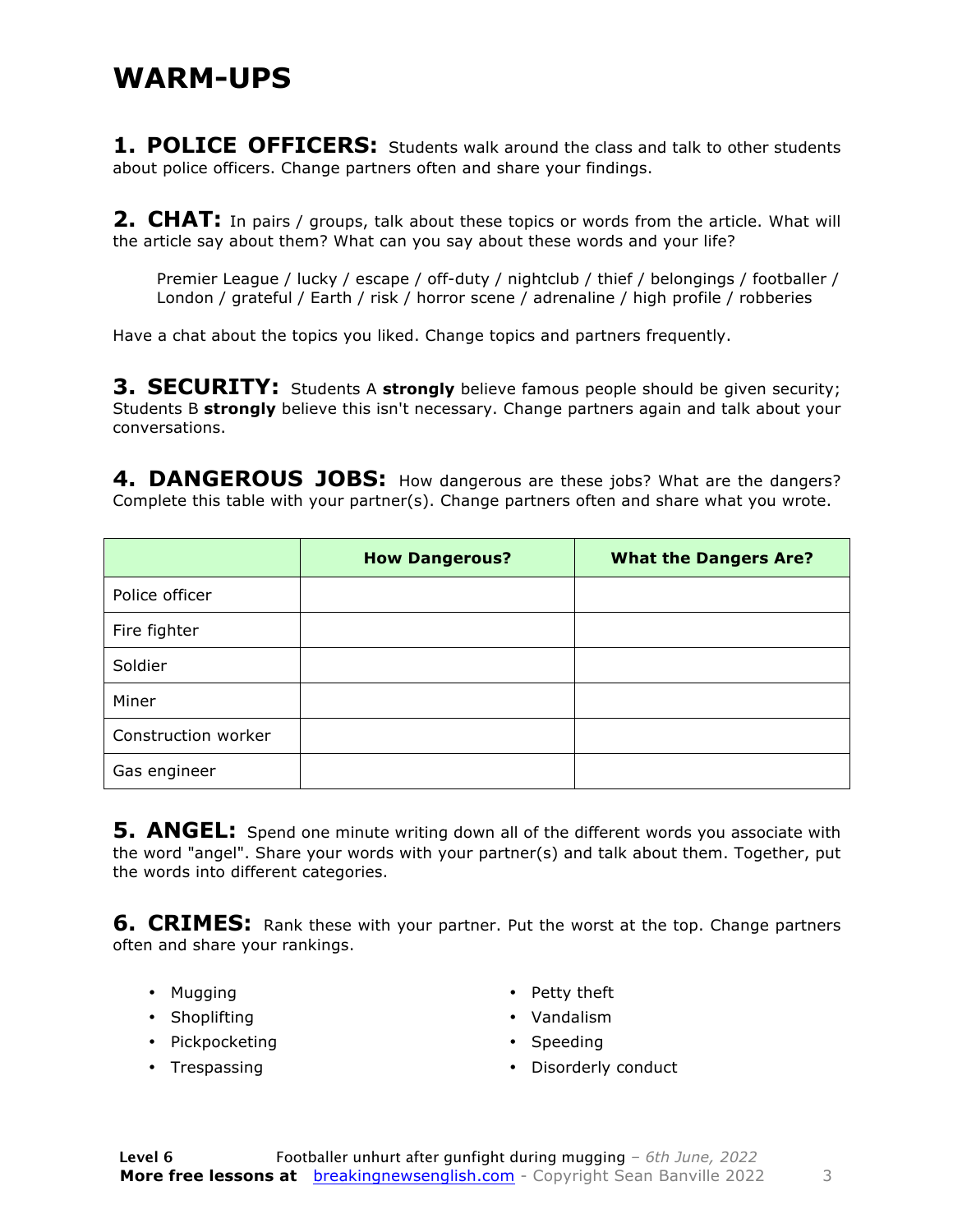### **VOCABULARY MATCHING**

#### **Paragraph 1**

| 1.  | escape       | a. | Get away from a dangerous situation.                                                                     |  |  |  |  |  |
|-----|--------------|----|----------------------------------------------------------------------------------------------------------|--|--|--|--|--|
| 2.  | heroic       | b. | A person's movable possessions.                                                                          |  |  |  |  |  |
| 3.  | accosted     | c. | Having the characteristics of being very<br>brave.                                                       |  |  |  |  |  |
| 4.  | would-be     | d. | A person who physically attacks another.                                                                 |  |  |  |  |  |
| 5.  | assailant    | e. | Approached and addressed someone boldly<br>or aggressively.                                              |  |  |  |  |  |
| 6.  | belongings   | f. | Desiring or aspiring to be a specified type of<br>person.                                                |  |  |  |  |  |
| 7.  | shaken       | g. | Shocked by an unpleasant experience.                                                                     |  |  |  |  |  |
|     | Paragraph 2  |    |                                                                                                          |  |  |  |  |  |
| 8.  | eternally    | h. | Attracting much attention or publicity.                                                                  |  |  |  |  |  |
|     |              |    | A hormone that increases rates of blood<br>circulation, breathing and metabolism.                        |  |  |  |  |  |
| 9.  | confirmed    | i. |                                                                                                          |  |  |  |  |  |
| 10. | in a flash   | j. | In a way that continues or lasts forever.                                                                |  |  |  |  |  |
| 11. | adrenaline   | k. | Make a physical attack on.                                                                               |  |  |  |  |  |
| 12. | high-profile | Τ. | Established the truth or correctness of<br>something previously believed or suspected<br>to be the case. |  |  |  |  |  |
| 13. | assault      | m. | The action of stealing things from a person,<br>home or other building.                                  |  |  |  |  |  |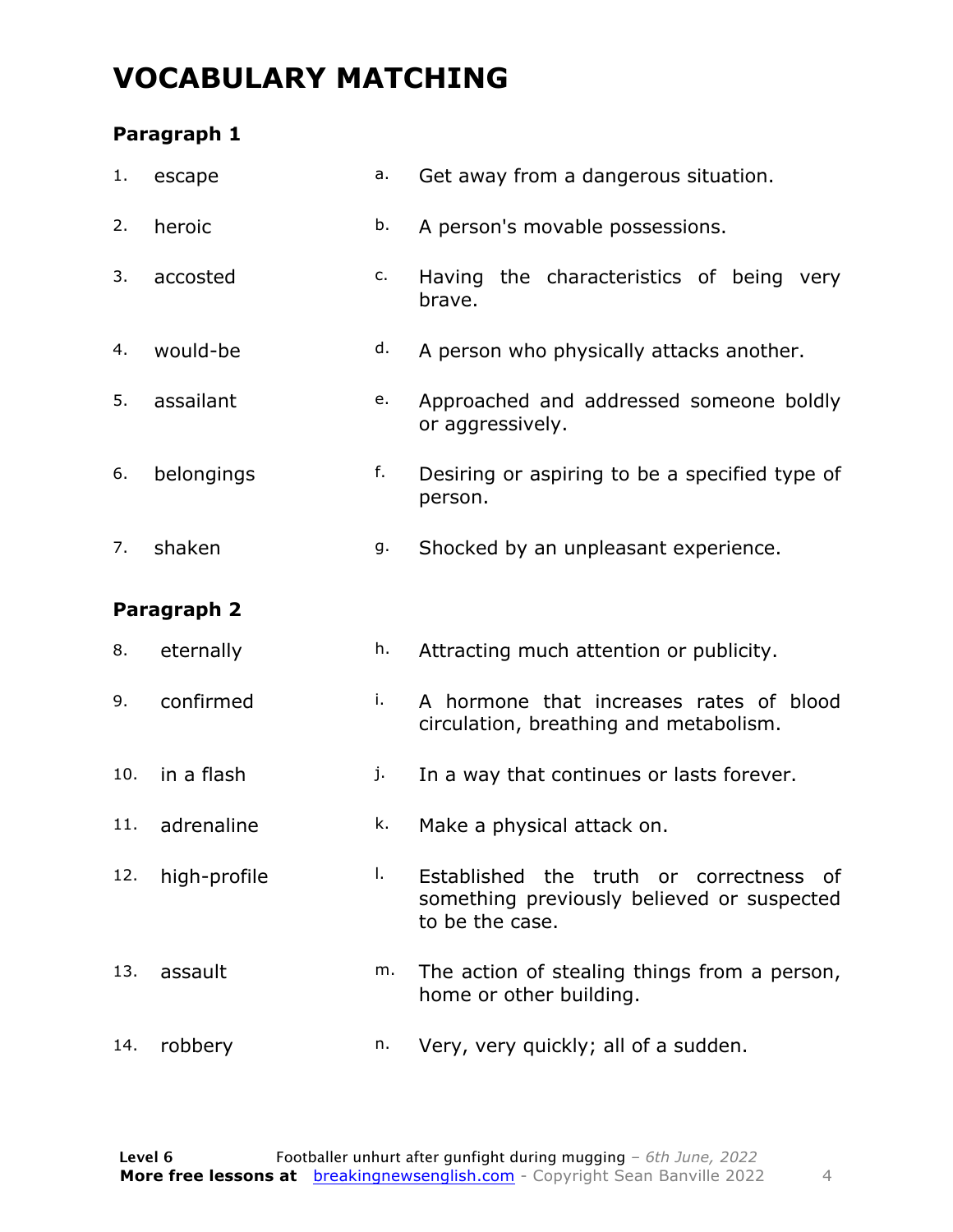### **BEFORE READING / LISTENING**

From https://breakingnewsenglish.com/2206/220606-angel-police-officer.html

#### **1. TRUE / FALSE:** Read the headline. Guess if a-h below are true (T) or false (F).

- 1. An off-duty police officer protected a footballer from a man with a gun. **T / F**
- 2. The police officer helped the footballer inside his home in Brazil. **T / F**
- 3. The police officer and thief had a 29-shot gunfight. **T / F**
- 4. The police officer escaped unharmed. **T / F**
- 5. The footballer described the police officer as being an angel. **T / F**
- 6. The footballer's father said he clearly remembers the whole attack. **T / F**
- 7. The father said everything happened so slowly. **T / F**
- 8. Around 20 top-league footballers are attacked every year. **T / F**

#### **2. SYNONYM MATCH:** (The words in **bold** are from the news article.)

- **1. off-duty**
- **2. accosted**
- **3. assailant**
- **4. thief**
- **5. recovering**
- **6. eternally**
- **7. risked**
- **8. in a flash**
- **9. target**
- **10. assaults**
- a. endangered
- b. attacker
- c. forever
- d. confronted
- e. fair game
- f. very quickly
- g. recuperating
- h. attacks
- i. not working
- j. robber

#### **3. PHRASE MATCH:** (Sometimes more than one choice is possible.)

- 1. had a lucky
- 2. thanks to the heroic efforts
- 3. He was suddenly accosted
- 4. The would-
- 5. the police officer sprang
- 6. he would be eternally
- 7. risked his own life
- 8. It all happened
- 9. the adrenaline
- 10. Europe's top
- a. to save mine
- b. be assailant
- c. leagues
- d. into action
- e. by the thief
- f. in a flash
- g. of an off-duty police officer
- h. was running
- i. grateful
- j. escape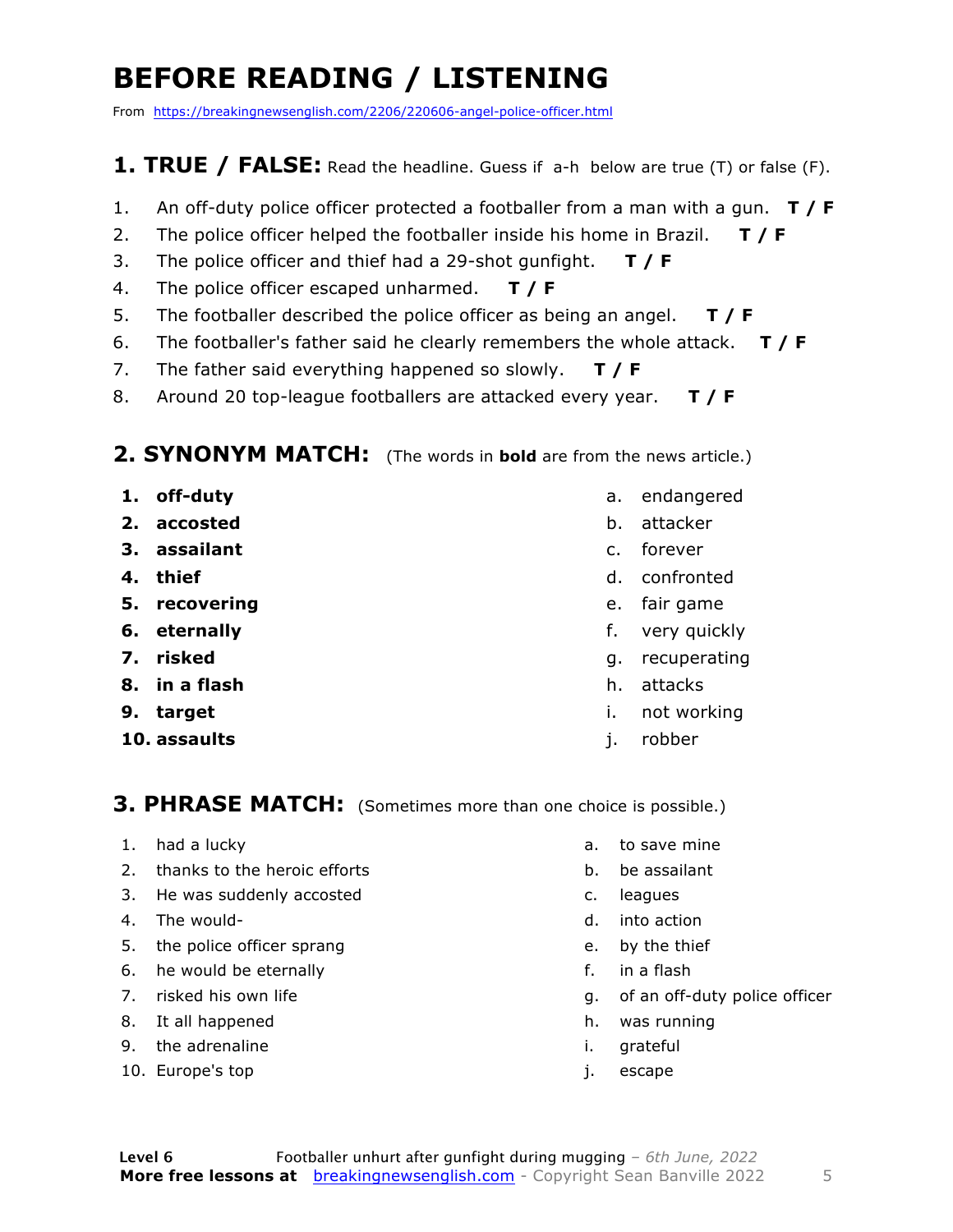### **GAP FILL**

From https://breakingnewsenglish.com/2206/220606-angel-police-officer.html

A Premier League footballer has had a (1) \_\_\_\_\_\_\_\_\_\_\_\_\_\_\_\_\_\_\_ escape thanks to the heroic efforts of an off- (2) \_\_\_\_\_\_\_\_\_\_\_\_\_\_\_\_\_\_\_\_\_ police officer in Brazil. Brazilian fullback Emerson Royal, 23, was on holiday in the Brazilian city of Sao Paolo. He was outside a nightclub taking photos with the police officer. He was suddenly  $(3)$  \_\_\_\_\_\_\_\_\_\_\_\_\_\_\_\_\_\_\_\_\_\_\_ by the thief, who was armed with a handgun. The would-be (4) \_\_\_\_\_\_\_\_\_\_\_\_\_\_\_\_\_\_\_\_\_ demanded Mr Royal's watch and other (5) \_\_\_\_\_\_\_\_\_\_\_\_\_\_\_\_\_\_\_\_\_. Fortunately for Royal, the police officer (6) \_\_\_\_\_\_\_\_\_\_\_\_\_\_\_\_\_\_\_\_\_\_\_\_\_\_\_\_\_\_\_\_\_\_ into action and chased the thief down the street. The two became  $(7)$  in a 29-shot gunfight. The footballer escaped unharmed, but was  $(8)$  \_\_\_\_\_\_\_\_\_\_\_\_\_\_\_\_\_\_\_\_\_\_\_ by the attempted robbery. The police officer was shot in the back, but is now recovering in hospital. *accosted belongings lucky involved assailant shaken duty sprang*

Mr Royal, a defender for the London club Tottenham Hotspur, said he would be (9) \_\_\_\_\_\_\_\_\_\_\_\_\_\_\_\_\_\_\_\_\_\_ grateful for the officer's heroics. He wrote: "God sends angels to Earth. This is  $(10)$  every day in my life. This human being... (11) \_\_\_\_\_\_\_\_\_\_\_\_\_\_\_\_\_\_\_\_\_ his own life to save mine." Royal's father described the event as a  $"(12)$  \_\_\_\_\_\_\_\_\_\_\_\_\_\_\_\_\_\_\_\_\_\_\_\_\_\_ scene". He said he would not wish such a thing on anyone. He added: "I don't remember well. It all happened in a  $(13)$  \_\_\_\_\_\_\_\_\_\_\_\_\_\_\_\_\_\_\_\_\_\_ and the (14) \_\_\_\_\_\_\_\_\_\_\_\_\_\_\_\_\_\_\_\_\_ was running." High profile footballers have become a (15) \_\_\_\_\_\_\_\_\_\_\_\_\_\_\_\_\_\_\_\_\_\_\_ for criminals in recent years. The website "Insider" reported there have been more than 20 (16) \_\_\_\_\_\_\_\_\_\_\_\_\_\_\_\_\_\_\_\_\_ on and robberies of soccer stars and their families across Europe's top leagues since 2019. *confirmed horror assaults risked adrenaline eternally flash target*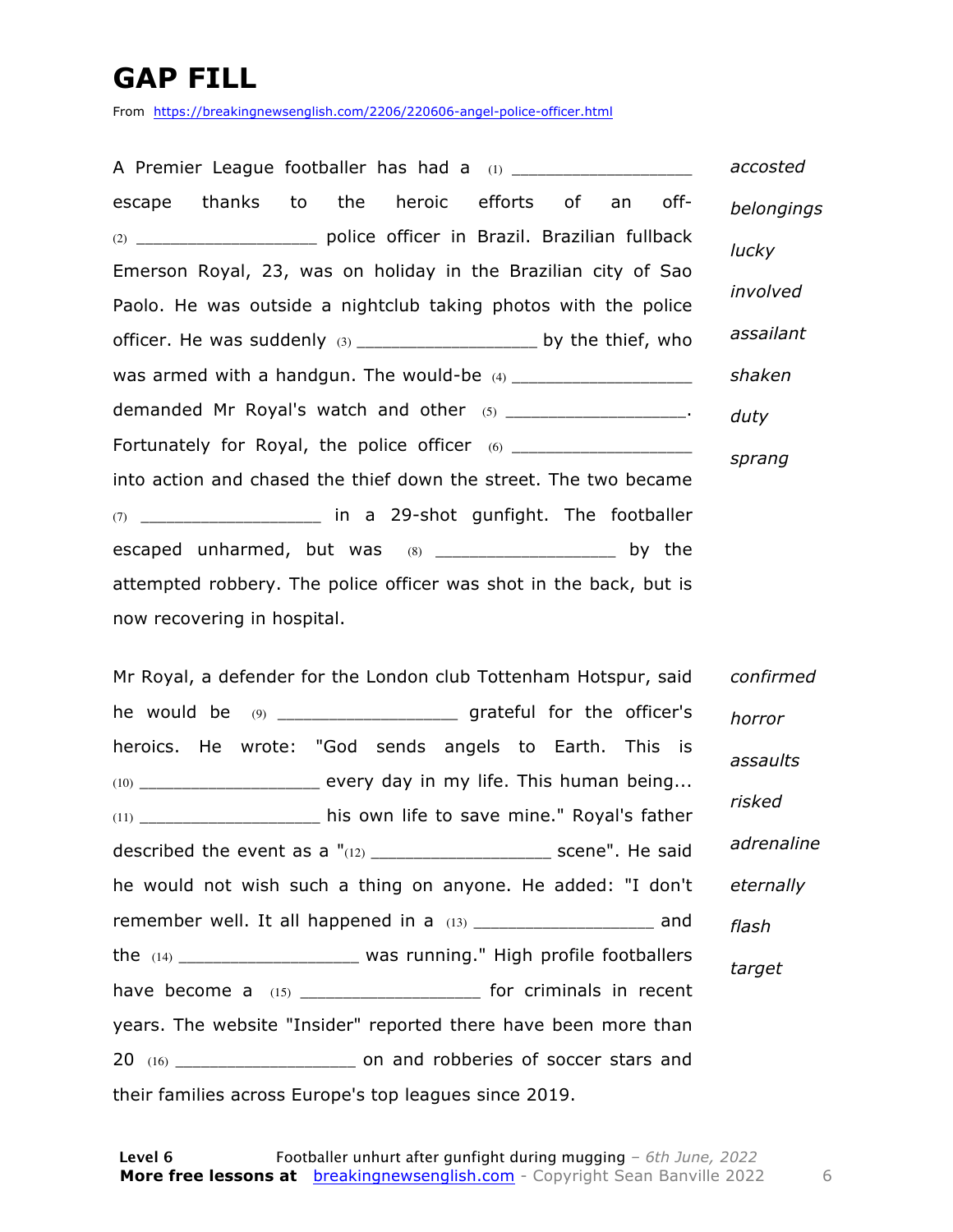#### **LISTENING – Guess the answers. Listen to check.**

From https://breakingnewsenglish.com/2206/220606-angel-police-officer.html

1) A Premier League footballer has had a lucky escape thanks to a. the heroic effects b. the heroic affects c. the heroic efforts d. the heroic affronts 2) He was outside a nightclub taking photos with the police officer. He a. was suddenly a cost it b. was suddenly accustomed c. was suddenly accosted d. was suddenly accost it 3) The would-be assailant demanded Mr Royal's watch \_\_\_\_\_\_ a. and other belongings b. and other belonging c. and other belong sings d. and other be longings 4) The footballer escaped unharmed, but was shaken by \_\_\_\_\_\_ a. the attempted robber Brie b. the attempted rob berry c. the attempted robberies d. the attempted robbery 5) The police officer was shot in the back, but is now \_\_\_\_\_\_ a. recovering in hospital b. recovering on hospital c. recovering an hospital d. recover ring in hospital 6) he would be eternally grateful for a. the officer's hear rocks b. the officer's here rolls c. the officer's hero ricks d. the officer's heroics 7) This human being...risked his own life a. to save nine b. to save mine c. to save mind d. to save main 8) Royal's father described the event as a. a "horror seen" b. a "horror scream" c. a "horror scene" d. a "horror scenery" 9) I don't remember well. It all happened in a flash and \_\_\_\_\_\_ running a. the added reeling was b. the add drawling was c. the adrenaline was d. the add drain a line was 10) The website "Insider" reported there have been more a. than 20 assaults b. then 20 a sorts c. than 20 assault d. than 20 as sorts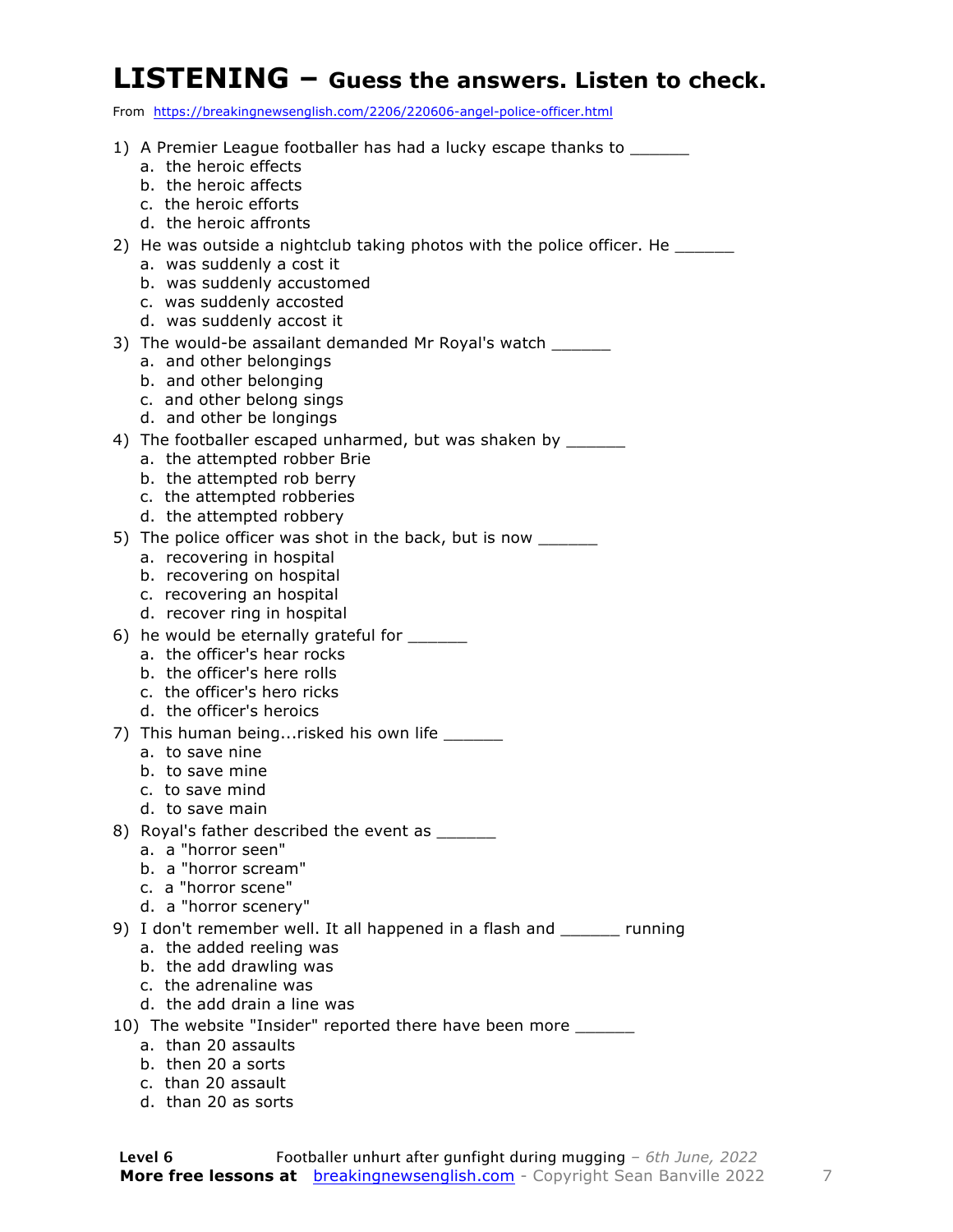#### **LISTENING – Listen and fill in the gaps**

From https://breakingnewsenglish.com/2206/220606-angel-police-officer.html

A Premier League footballer has had (1) \_\_\_\_\_\_\_\_\_\_\_\_\_\_\_\_\_\_\_\_\_\_\_\_\_\_\_\_ thanks to the heroic efforts of an (2) \_\_\_\_\_\_\_\_\_\_\_\_\_\_\_\_\_\_\_\_ officer in Brazil. Brazilian fullback Emerson Royal, 23, was on holiday in the Brazilian city of Sao Paolo. He was outside a nightclub taking photos with the police officer. He was (3) **the thief, who was armed with a handgun. The** would-be assailant demanded Mr Royal's watch (4) **would-be assailant demanded Mr Royal's watch** Fortunately for Royal, the police officer sprang into action and chased the thief down the street. The two  $(5)$  \_\_\_\_\_\_\_\_\_\_\_\_\_\_\_\_\_\_\_\_\_\_\_\_\_\_\_ a 29-shot gunfight. The footballer escaped unharmed, but was shaken by (6) \_\_\_\_\_\_\_\_\_\_\_\_\_\_\_\_\_\_\_\_. The police officer was shot in the back, but is now recovering in hospital.

Mr Royal, a defender for the London club Tottenham Hotspur, said he would (7) \_\_\_\_\_\_\_\_\_\_\_\_\_\_\_\_\_\_\_\_ for the officer's heroics. He wrote: "God sends angels to Earth. This is confirmed every day in my life. This human being... (8) \_\_\_\_\_\_\_\_\_\_\_\_\_\_\_\_\_\_\_\_ life to save mine." Royal's father described the event as a "horror scene". He said he would  $(9)$  \_\_\_\_\_\_\_\_\_\_\_\_\_\_\_\_\_\_\_\_\_\_\_\_\_\_\_\_\_\_\_ a thing on anyone. He added: "I don't remember well. It all happened in a flash and the (10) \_\_\_\_\_\_\_\_\_\_\_\_\_\_\_\_\_\_\_\_\_\_\_\_." High profile footballers have become a target for criminals in recent years. The website "Insider" reported there have been more than 20  $(11)$  \_\_\_\_\_\_\_\_\_\_\_\_\_\_\_\_\_\_\_\_\_\_\_\_\_\_\_\_\_ robberies of soccer stars and their families across Europe's (12) \_\_\_\_\_\_\_\_\_\_\_\_\_\_\_\_\_\_\_\_\_\_\_\_\_\_\_ 2019.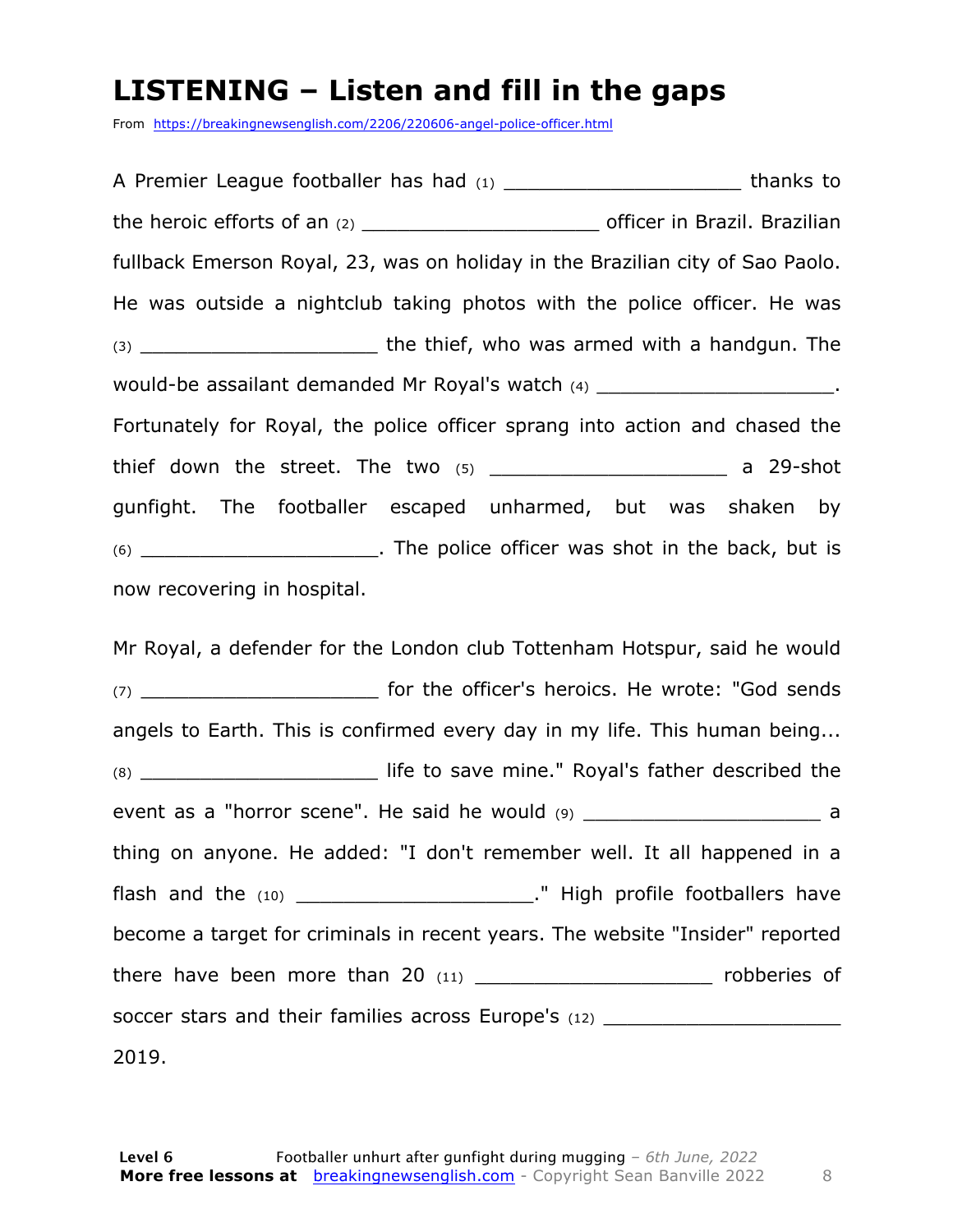### **COMPREHENSION QUESTIONS**

From https://breakingnewsenglish.com/2206/220606-angel-police-officer.html

- 1. What kind of escape does the article say the footballer had?
- 2. What kind of place was the footballer outside?
- 3. What did the attacker want besides the footballer's watch?
- 4. How many bullets were fired during a gunfight?
- 5. Where is the hero police officer now?
- 6. Where does the footballer play his football?
- 7. What did the footballer say the police officer risked?
- 8. What did the footballer's father say the scene was like?
- 9. What did the father say was running?
- 10. How many assaults have there been on soccer stars and their families?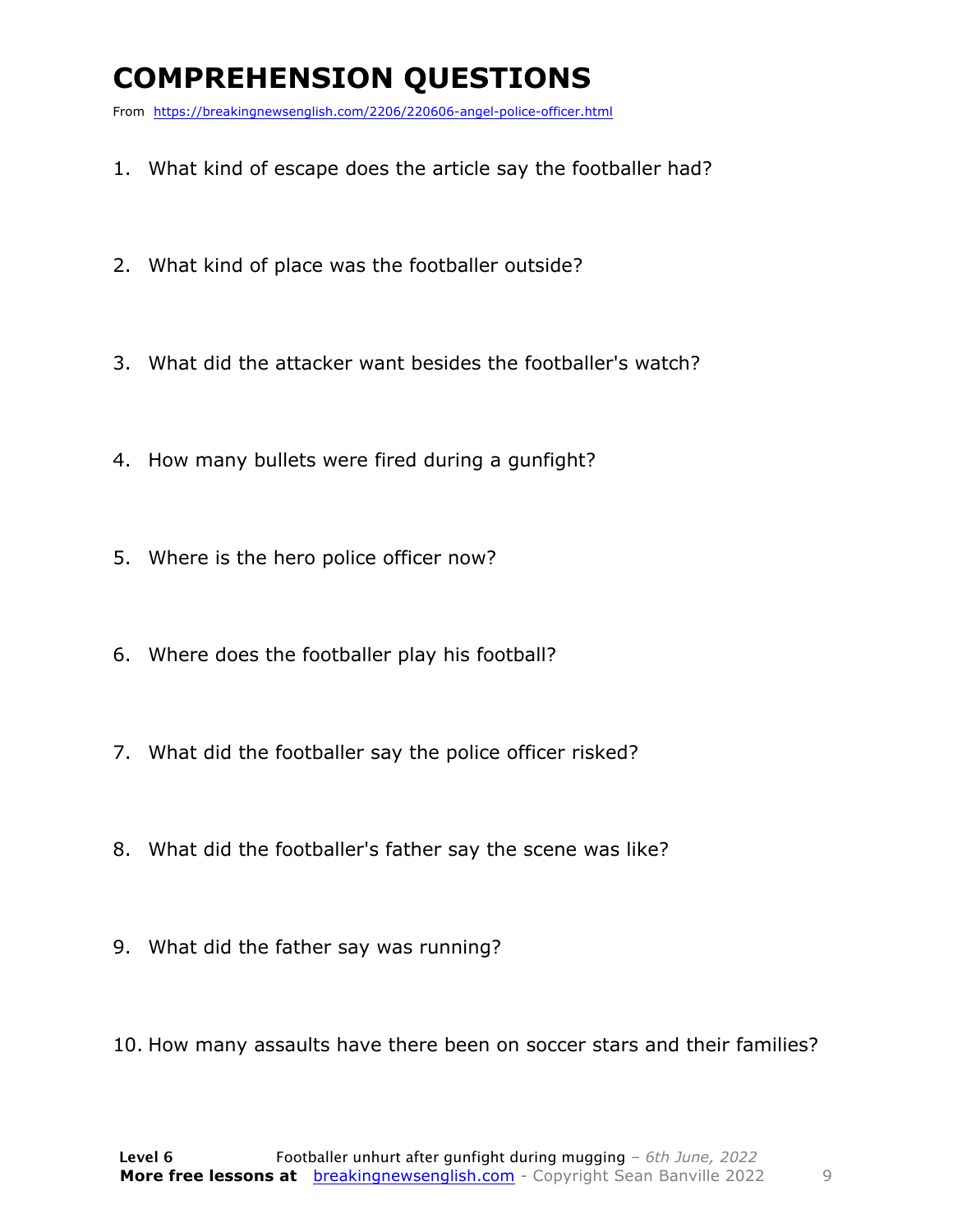### **MULTIPLE CHOICE - QUIZ**

From https://breakingnewsenglish.com/2206/220606-angel-police-officer.html

| 1) What kind of escape does the                                                                                          | 6) Where does the footballer play his                                                                                                                        |
|--------------------------------------------------------------------------------------------------------------------------|--------------------------------------------------------------------------------------------------------------------------------------------------------------|
| article say the footballer had?                                                                                          | football?                                                                                                                                                    |
| a) a planned                                                                                                             | a) Brazil                                                                                                                                                    |
| b) a narrow escape                                                                                                       | b) Manchester                                                                                                                                                |
| c) a huge escape                                                                                                         | c) London                                                                                                                                                    |
| d) a lucky escape                                                                                                        | d) Madrid                                                                                                                                                    |
| 2) What kind of place was the                                                                                            | 7) What did the footballer say the                                                                                                                           |
| footballer outside?                                                                                                      | police officer risked?                                                                                                                                       |
| a) a football stadium                                                                                                    | a) his life                                                                                                                                                  |
| b) a nightclub                                                                                                           | b) is job                                                                                                                                                    |
| c) a fast food restaurant                                                                                                | c) his gun                                                                                                                                                   |
| d) a police station                                                                                                      | d) his reputation                                                                                                                                            |
| 3) What did the attacker want                                                                                            | 8) What did the footballer's father say                                                                                                                      |
| besides the footballer's watch?                                                                                          | the scene was like?                                                                                                                                          |
| a) a gold necklace                                                                                                       | a) a crime scene                                                                                                                                             |
| b) his wallet                                                                                                            | b) chaos                                                                                                                                                     |
| c) his Nike trainers                                                                                                     | c) a horror scene                                                                                                                                            |
| d) other belongings                                                                                                      | d) a movie scene                                                                                                                                             |
| 4) How many bullets were fired                                                                                           | 9) What did the father say was                                                                                                                               |
| during a gunfight?                                                                                                       | running?                                                                                                                                                     |
| a) 27                                                                                                                    | a) footballers                                                                                                                                               |
| b) 29                                                                                                                    | b) adrenaline                                                                                                                                                |
| c) $28$                                                                                                                  | c) the thief                                                                                                                                                 |
| d) 26                                                                                                                    | d) the police officer                                                                                                                                        |
| 5) Where is the hero police officer<br>now?<br>a) at work<br>b) playing football<br>c) in a TV station<br>d) in hospital | 10) How many assaults have there<br>been on soccer stars and their<br>families?<br>a) more than 20<br>b) around 20<br>c) exactly 20<br>d) just fewer than 20 |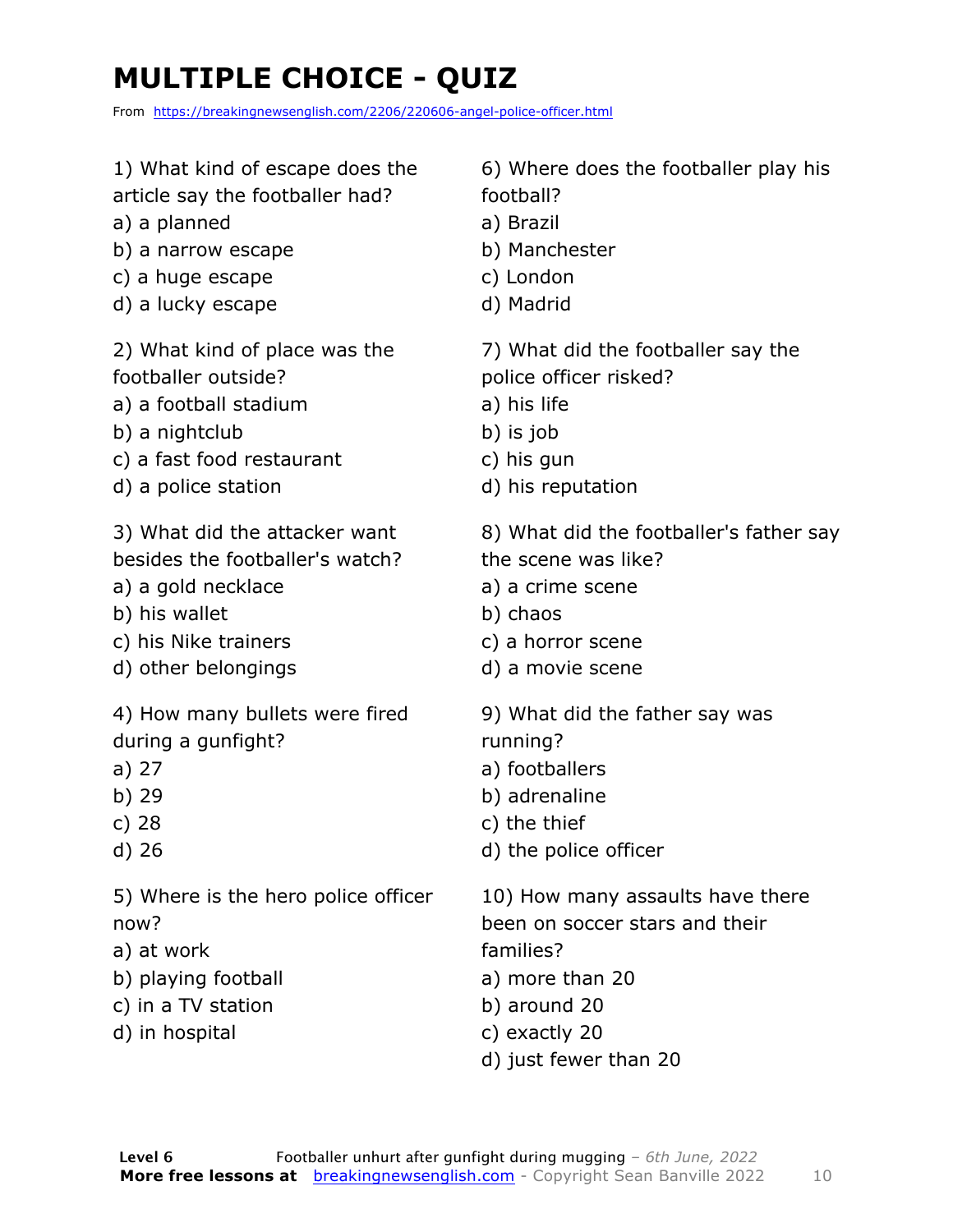### **ROLE PLAY**

From https://breakingnewsenglish.com/2206/220606-angel-police-officer.html

#### **Role A – Mugging**

You think mugging is the worst crime. Tell the others three reasons why. Tell them why their crimes aren't as bad. Also, tell the others which is the least worrying of these (and why): shoplifting, pickpocketing or vandalism.

#### **Role B – Shoplifting**

You think shoplifting is the worst crime. Tell the others three reasons why. Tell them why their crimes aren't as bad. Also, tell the others which is the least worrying of these (and why): mugging, pickpocketing or vandalism.

#### **Role C – Pickpocketing**

You think pickpocketing is the worst crime. Tell the others three reasons why. Tell them why their crimes aren't as bad. Also, tell the others which is the least worrying of these (and why): shoplifting, mugging or vandalism.

#### **Role D – Vandalism**

You think vandalism is the worst crime. Tell the others three reasons why. Tell them why their crimes aren't as bad. Also, tell the others which is the least worrying of these (and why): shoplifting, pickpocketing or mugging.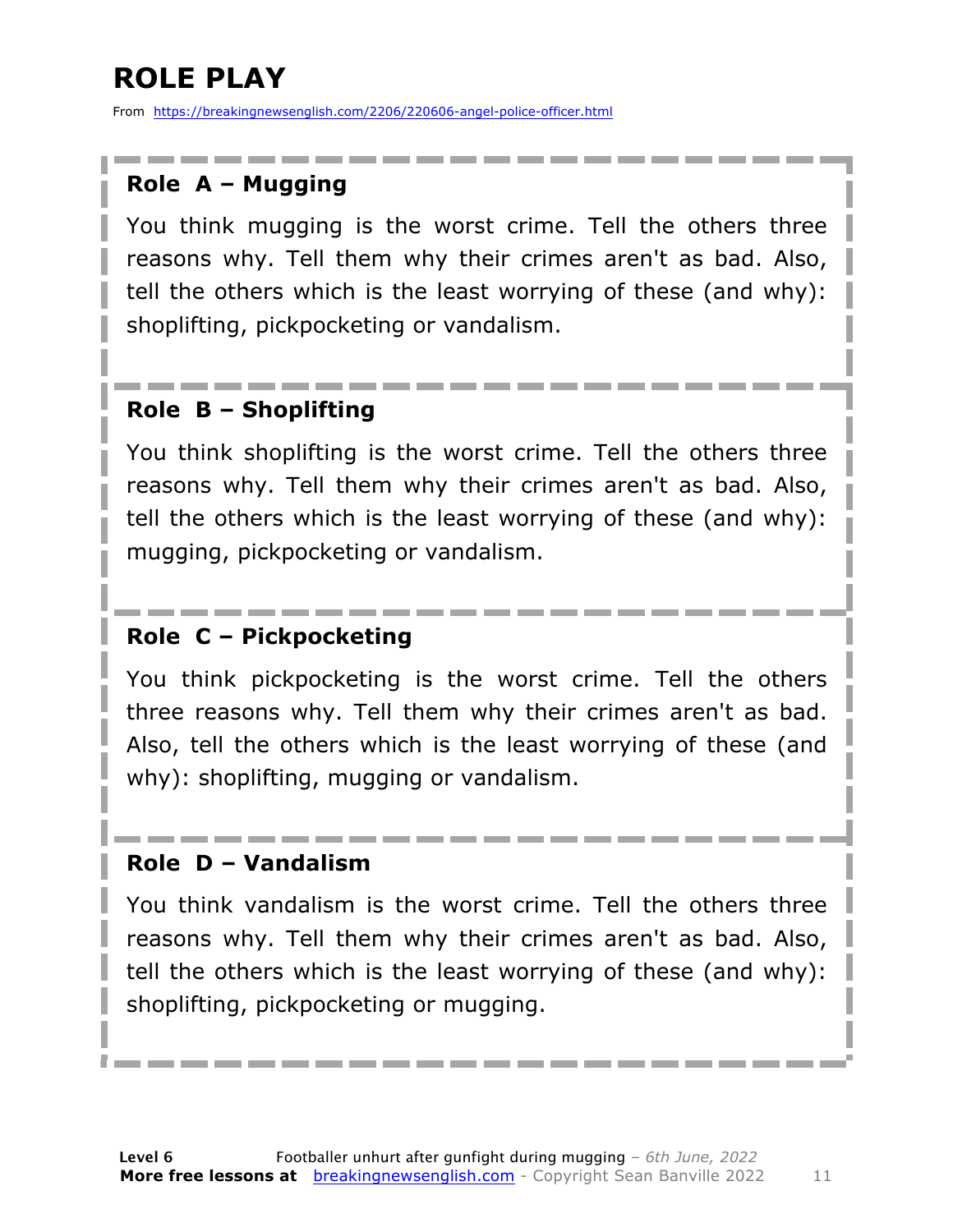## **AFTER READING / LISTENING**

From https://breakingnewsenglish.com/2206/220606-angel-police-officer.html

1. WORD SEARCH: Look in your dictionary / computer to find collocates, other meanings, information, synonyms … for the words 'gun' and 'fight'.

| gun | $\vert$ fight |
|-----|---------------|
|     |               |
|     |               |

- Share your findings with your partners.
- Make questions using the words you found.
- Ask your partner / group your questions.

2. **ARTICLE OUESTIONS:** Look back at the article and write down some questions you would like to ask the class about the text.

- Share your questions with other classmates / groups.
- Ask your partner / group your questions.

**3. GAP FILL:** In pairs / groups, compare your answers to this exercise. Check your answers. Talk about the words from the activity. Were they new, interesting, worth learning…?

**4. VOCABULARY:** Circle any words you do not understand. In groups, pool unknown words and use dictionaries to find their meanings.

**5. TEST EACH OTHER:** Look at the words below. With your partner, try to recall how they were used in the text:

| • grateful     |
|----------------|
| $\cdot$ day    |
| $\cdot$ horror |
| • well         |
| • recent       |
| $\cdot$ across |
|                |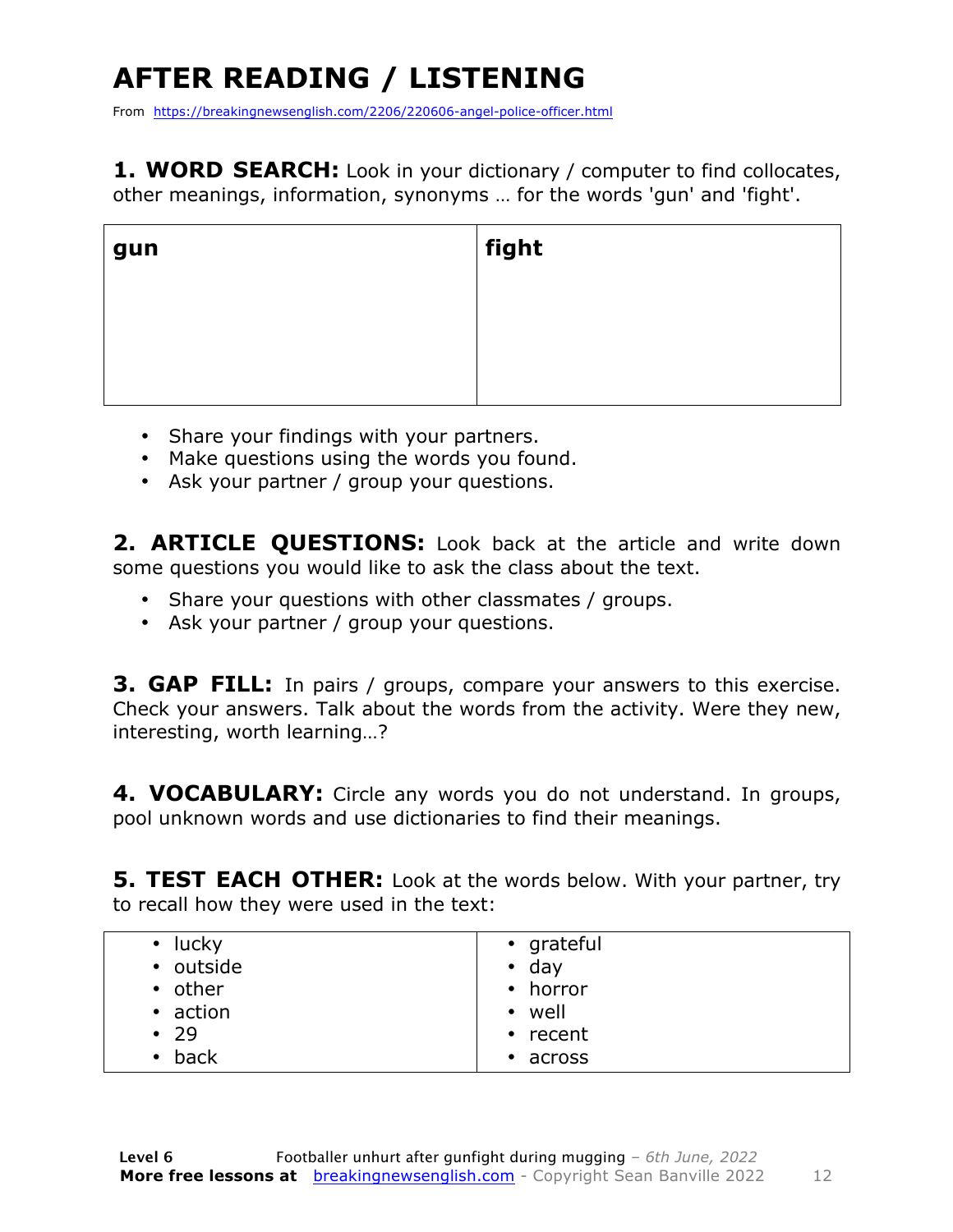### **POLICE OFFICERS SURVEY**

From https://breakingnewsenglish.com/2206/220606-angel-police-officer.html

Write five GOOD questions about police officers in the table. Do this in pairs. Each student must write the questions on his / her own paper.

When you have finished, interview other students. Write down their answers.

|      | STUDENT 1 | STUDENT 2 | STUDENT 3 |
|------|-----------|-----------|-----------|
| Q.1. |           |           |           |
| Q.2. |           |           |           |
| Q.3. |           |           |           |
| Q.4. |           |           |           |
| Q.5. |           |           |           |

- Now return to your original partner and share and talk about what you found out. Change partners often.
- Make mini-presentations to other groups on your findings.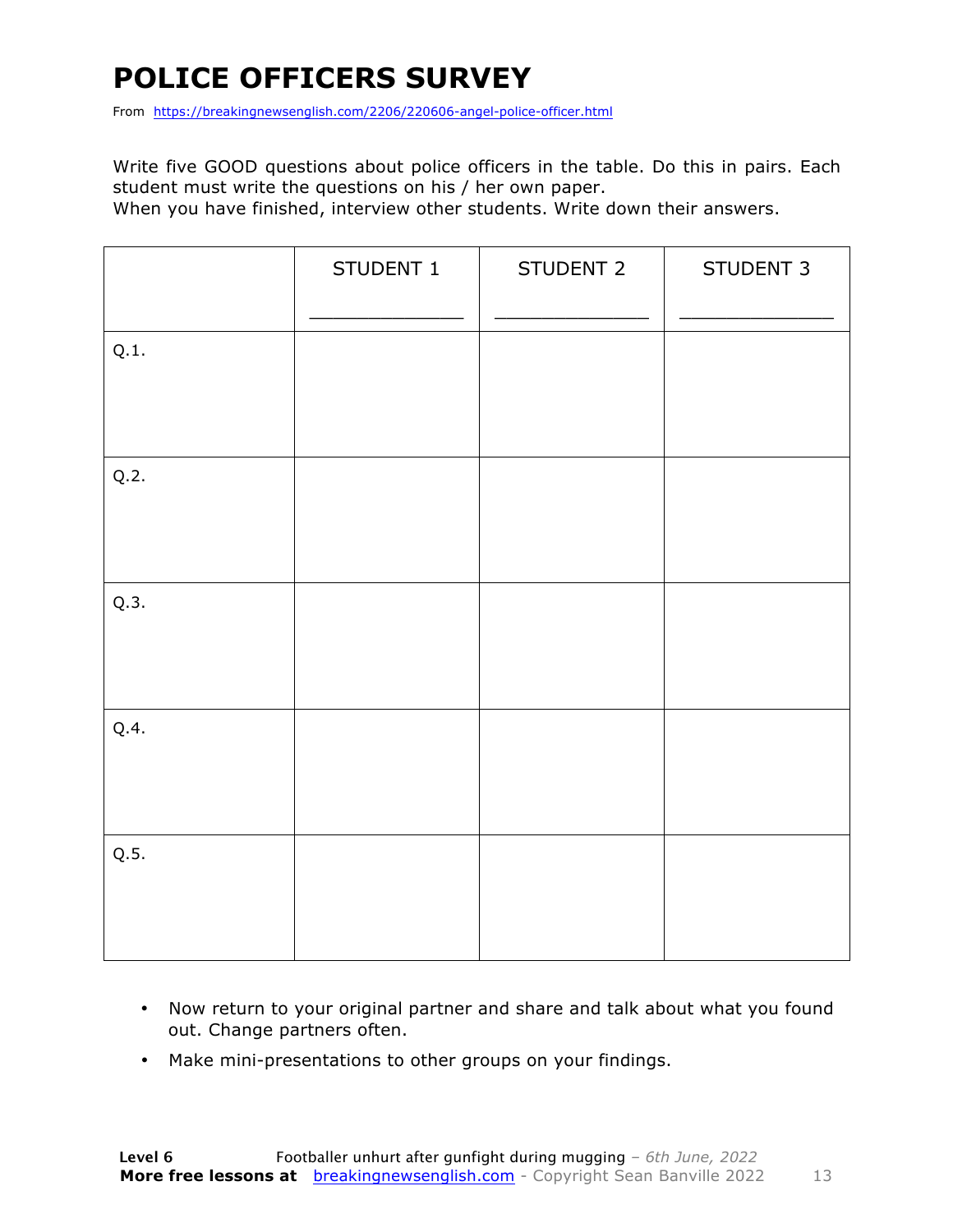### **POLICE OFFICERS DISCUSSION**

STUDENT A's QUESTIONS (Do not show these to student B)

- 1. What did you think when you read the headline?
- 2. What images are in your mind when you hear the word 'footballer'?
- 3. What do you think of soccer?
- 4. What do you know about the Premier League?
- 5. How dangerous is your city at night?
- 6. What would you do if you were assaulted?
- 7. What do you think of the police?
- 8. What do you think of the police officer in this story?
- 9. Should the police officer get an award?
- 10. How can we stop muggings?

*Footballer unhurt after gunfight during mugging – 6th June, 2022* Thousands more free lessons at breakingnewsenglish.com

-----------------------------------------------------------------------------

#### **POLICE OFFICERS DISCUSSION**

STUDENT B's QUESTIONS (Do not show these to student A)

- 11. Did you like reading this article? Why/not?
- 12. What do you think of when you hear the word 'police officer'?
- 13. What do you think about what you read?
- 14. Would you like to be a police officer?
- 15. What are the good and bad things about being a police officer?
- 16. Have you ever been eternally grateful to anyone?
- 17. What do you think people are taught during police training?
- 18. Why are soccer players becoming targets of criminals?
- 19. Should soccer players get more security?
- 20. What questions would you like to ask the footballer?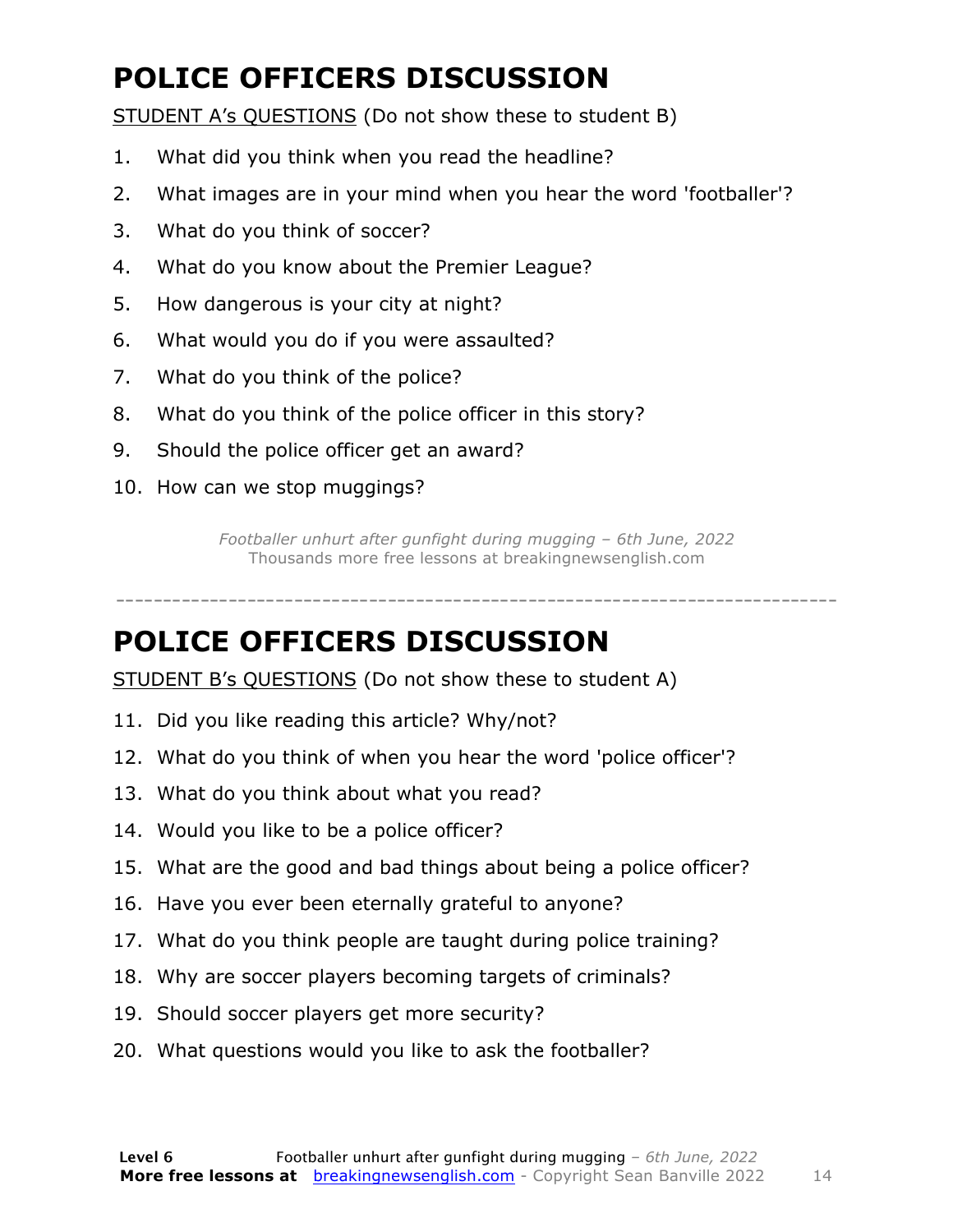### **DISCUSSION (Write your own questions)**

STUDENT A's QUESTIONS (Do not show these to student B)

| 1. |                                          |
|----|------------------------------------------|
|    |                                          |
| 2. |                                          |
|    |                                          |
| 3. |                                          |
|    |                                          |
| 4. |                                          |
|    |                                          |
| 5. |                                          |
|    |                                          |
| 6. |                                          |
|    | Copyright © breakingnewsenglish.com 2022 |

### **DISCUSSION (Write your own questions)**

STUDENT B's QUESTIONS (Do not show these to student A)

| 1. |                                                                                                                         |  |  |
|----|-------------------------------------------------------------------------------------------------------------------------|--|--|
|    |                                                                                                                         |  |  |
| 2. | <u> 1980 - Antonio Alemania, prima prestava postala de la provincia de la provincia de la provincia de la provincia</u> |  |  |
| 3. | <u> 1980 - Andrea Andrew Maria (h. 1980).</u>                                                                           |  |  |
|    |                                                                                                                         |  |  |
| 4. | <u> 1980 - Jan Barbara Barat, martin da basar da basar da basar da basar da basar da basar da basar da basar da b</u>   |  |  |
| 5. | <u> 1986 - Johann Stoff, deutscher Stoff und der Stoff und der Stoff und der Stoff und der Stoff und der Stoff und</u>  |  |  |
|    |                                                                                                                         |  |  |
| 6. |                                                                                                                         |  |  |

15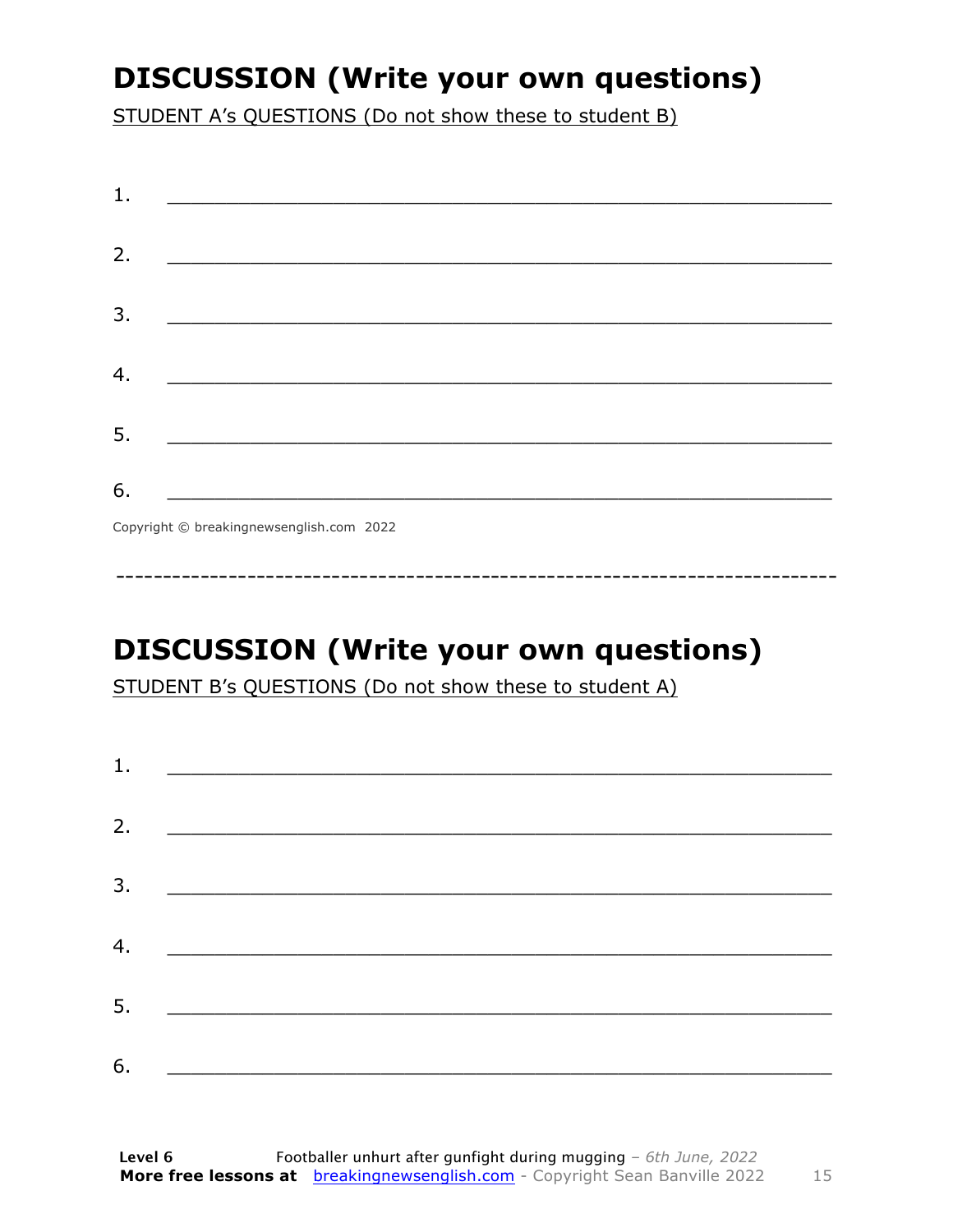### **LANGUAGE - CLOZE**

From https://breakingnewsenglish.com/2206/220606-angel-police-officer.html

A Premier League footballer has had a  $(1)$  escape thanks to the  $(2)$  efforts of an off-duty police officer in Brazil. Brazilian fullback Emerson Royal, 23, was on holiday in the Brazilian city (3) \_\_\_\_\_ Sao Paolo. He was outside a nightclub taking photos with the police officer. He was suddenly  $(4)$  \_\_\_\_\_ by the thief, who was armed with a handgun. The would-be assailant demanded Mr Royal's watch and other belongings. Fortunately for Royal, the police officer (5) \_\_\_\_ into action and chased the thief down the street. The two became involved in a 29-shot gunfight. The footballer escaped unharmed, but was (6) \_\_\_\_ by the attempted robbery. The police officer was shot in the back, but is now recovering in hospital.

Mr Royal, a  $(7)$  \_\_\_\_ for the London club Tottenham Hotspur, said he would be eternally grateful for the officer's heroics. He wrote: "God sends angels to Earth. This is (8) \_\_\_\_ every day in my life. This human being...risked his own life to save mine." Royal's father described the event as a "horror scene". He said he would not wish such a thing on anyone. He added: "I don't remember well. It all happened in a  $(9)$  and the adrenaline was  $(10)$  ." High profile footballers have become a target for criminals in recent years. The website "Insider" reported there have been more than 20 assaults (11) \_\_\_\_\_ and robberies of soccer stars and their families across Europe's (12) \_\_\_\_ leagues since 2019.

#### **Put the correct words from the table below in the above article.**

| 1.  | (a) | lucks     | (b) | luckily    | (c) | lucked   | (d) | lucky      |
|-----|-----|-----------|-----|------------|-----|----------|-----|------------|
| 2.  | (a) | heroism   | (b) | heroic     | (c) | heroics  | (d) | heroically |
| 3.  | (a) | at        | (b) | of         | (c) | on       | (d) | by         |
| 4.  | (a) | accused   | (b) | acclaimed  | (c) | accosted | (d) | accepted   |
| 5.  | (a) | coiled    | (b) | squashed   | (c) | sprang   | (d) | dragged    |
| 6.  | (a) | shaken    | (b) | alerted    | (c) | thought  | (d) | backed     |
| 7.  | (a) | defence   | (b) | defending  | (c) | defender | (d) | deafened   |
| 8.  | (a) | confirmed | (b) | apologised | (c) | swept    | (d) | advised    |
| 9.  | (a) | flesh     | (b) | flash      | (c) | fish     | (d) | fishy      |
| 10. | (a) | jogging   | (b) | catching   | (c) | running  | (d) | staging    |
| 11. | (a) | in        | (b) | at         | (c) | on       | (d) | by         |
| 12. | (a) | summit    | (b) | up         | (c) | height   | (d) | top        |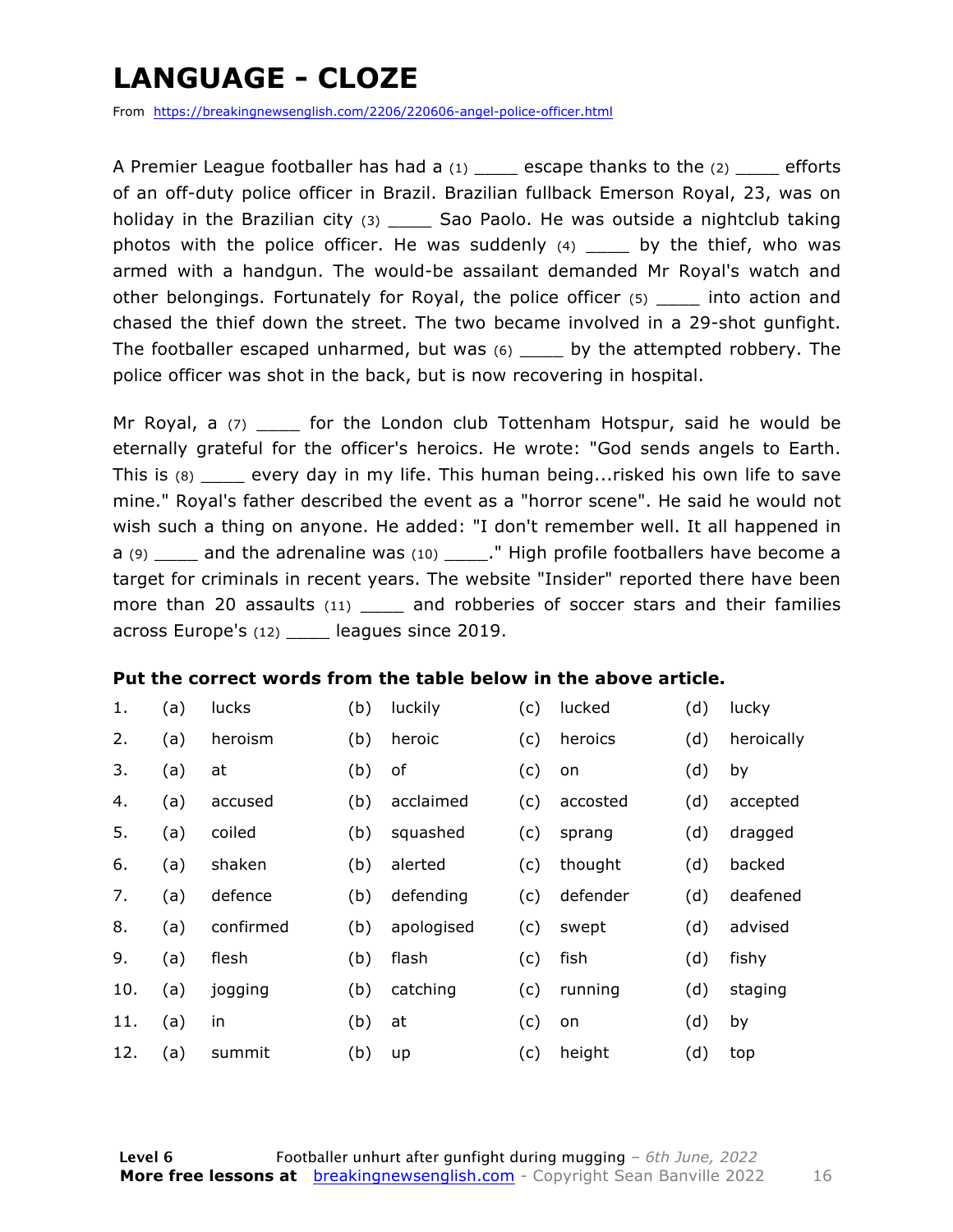### **SPELLING**

From https://breakingnewsenglish.com/2206/220606-angel-police-officer.html

#### **Paragraph 1**

- 1. thanks to the heroic frsefot
- 2. suddenly tecdocsa by the thief
- 3. The would-be stalsaain
- 4. became vdinvloe in a 29-shot gunfight
- 5. The footballer psacdee unharmed
- 6. shaken by the attempted erbbryo

#### **Paragraph 2**

- 7. he would be nyereltla grateful
- 8. the officer's ireshco
- 9. This is iofmdcren every day
- 10. the anndearlie was running
- 11. High orlfipe footballers
- 12. more than 20 tssslaau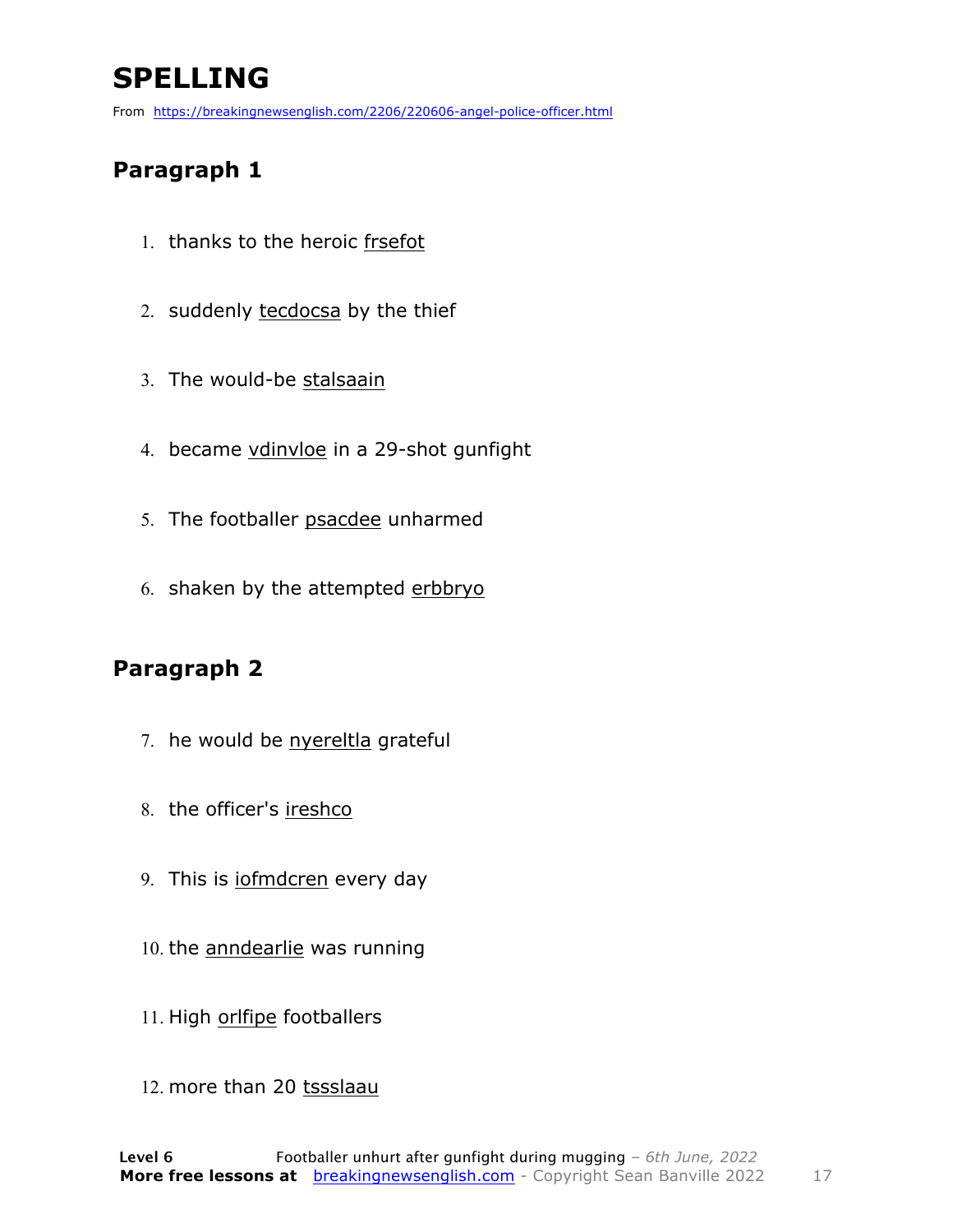### **PUT THE TEXT BACK TOGETHER**

From https://breakingnewsenglish.com/2206/220606-angel-police-officer.html

#### **Number these lines in the correct order.**

- ( ) belongings. Fortunately for Royal, the police officer sprang into action and chased the thief down the street. The two became
- ( ) Mr Royal, a defender for the London club Tottenham Hotspur, said he would be eternally
- ( ) duty police officer in Brazil. Brazilian fullback Emerson Royal, 23, was on holiday in the Brazilian city of Sao Paolo. He was outside a
- ( ) involved in a 29-shot gunfight. The footballer escaped unharmed, but was shaken
- ( ) his own life to save mine." Royal's father described the event as a "horror scene". He said he would not wish
- ( ) on and robberies of soccer stars and their families across Europe's top leagues since 2019.
- ( ) adrenaline was running." High profile footballers have become a target for criminals
- ( ) in recent years. The website "Insider" reported there have been more than 20 assaults
- ( ) by the attempted robbery. The police officer was shot in the back, but is now recovering in hospital.
- ( *1* ) A Premier League footballer has had a lucky escape thanks to the heroic efforts of an off-
- ( ) such a thing on anyone. He added: "I don't remember well. It all happened in a flash and the
- ( ) armed with a handgun. The would-be assailant demanded Mr Royal's watch and other
- ( ) grateful for the officer's heroics. He wrote: "God sends angels to Earth. This is confirmed every day in my life. This human being...risked
- ( ) nightclub taking photos with the police officer. He was suddenly accosted by the thief, who was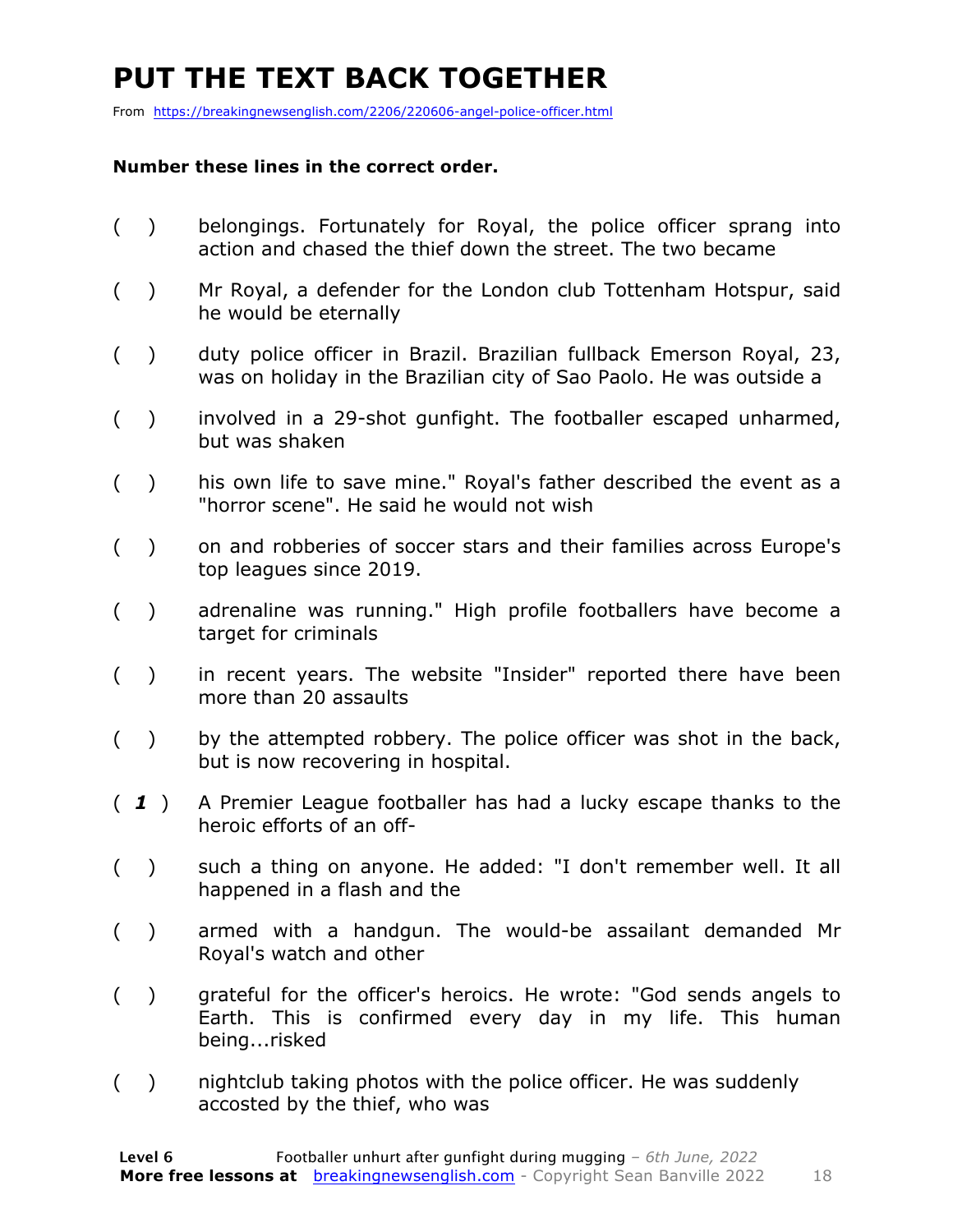#### **PUT THE WORDS IN THE RIGHT ORDER**

From https://breakingnewsenglish.com/2206/220606-angel-police-officer.html

1. escape . Premier footballer lucky a A League had

2. police heroic an efforts off-duty The officer . of

3. the sprang chased He and thief . into action

4. a involved two in became 29-shot The gunfight .

5. officer police back . was the in The shot

6. officer's grateful He'll eternally heroics . for be the

7. his risked save life own mine . He to

8. on such a He thing anyone . wouldn't wish

9. for footballers have a criminals target become High-profile .

10. soccer Robberies their of families . stars and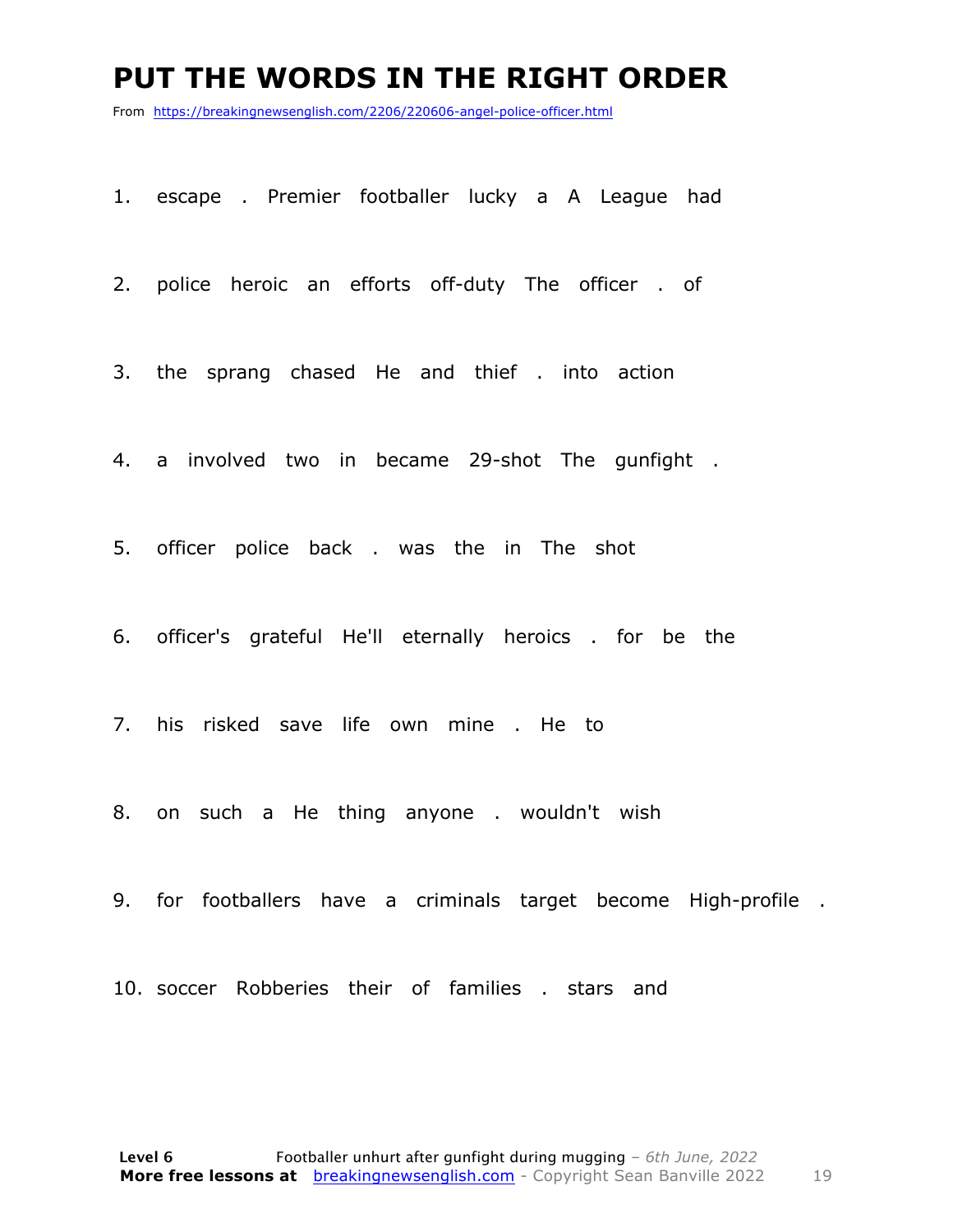### **CIRCLE THE CORRECT WORD (20 PAIRS)**

From https://breakingnewsenglish.com/2206/220606-angel-police-officer.html

A Premier League footballer has had a *lucky / luckily* escape thanks to the *heroic / heroically* efforts of an off-duty police officer in Brazil. Brazilian fullback Emerson Royal, 23, was *on / in* holiday in the Brazilian city of Sao Paolo. He was outside a nightclub taking photos with the police officer. He was suddenly *accustomed / accosted* by the thief, who was armed with a handgun. The would-be *assailant / assault* demanded Mr Royal's watch and other *belongs / belongings*. Fortunately for Royal, the police officer sprang *into / onto* action and chased the thief down the street. The two became involved *in / on* a 29-shot gunfight. The footballer escaped unharmed, but was *shaken / shook* by the attempted robbery. The police officer was shot in the back, but is now *recovery / recovering* in hospital.

Mr Royal, a defender for the London club Tottenham Hotspur, said he would be *eternally / eternal* grateful for the officer's heroics. He wrote: "God sends angels *to / in* Earth. This is confirmed every day in my life. This human being...risked his own life to *save / safety* mine." Royal's father described the event *was / as* a "horror scene". He said he would not wish *thus / such* a thing *in / on* anyone. He added: "I don't remember well. It all happened in a *flash / flesh* and the adrenaline was running." High profile footballers have become a target for *criminals / criminal* in recent years. The website "Insider" reported there have been more than 20 assaults *in / on* and robberies of soccer stars and their families across Europe's top leagues *for / since* 2019.

#### **Talk about the connection between each pair of words in italics, and why the correct word is correct.**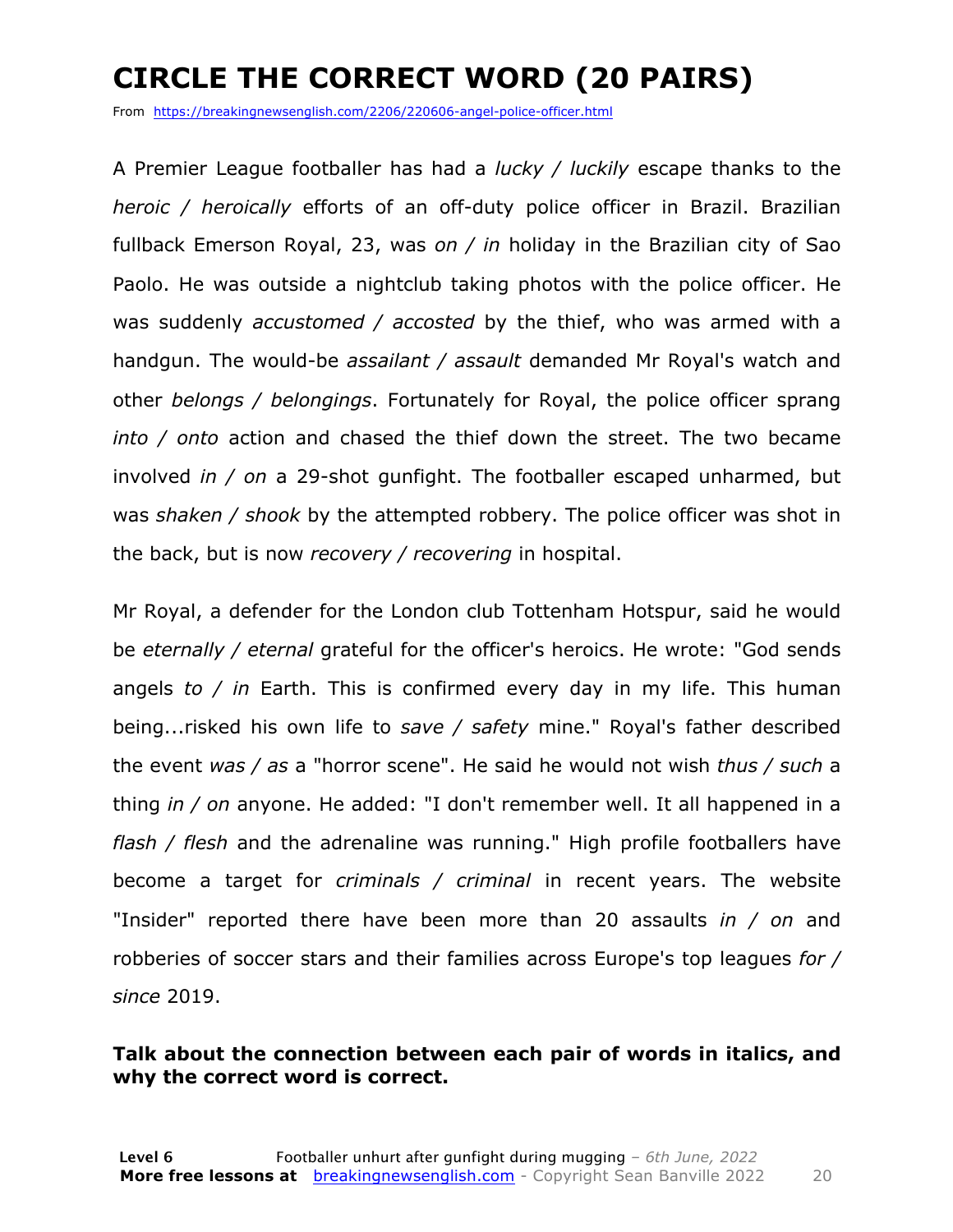### **INSERT THE VOWELS (a, e, i, o, u)**

From https://breakingnewsenglish.com/2206/220606-angel-police-officer.html

\_ Pr\_m\_\_r L\_\_g\_\_ f\_\_tb\_ll\_r h\_s h\_d \_ l\_cky \_sc\_p\_ th\_nks t\_ th\_ h\_r\_\_c \_ff\_rts \_f \_n \_ff - d\_ty p\_l\_c\_  $_{f_{c}}$  $_{c}$ r \_n Br\_z\_l. Br\_z\_l\_\_n f\_llb\_ck \_m\_rs\_n R\_y\_l, 23,  $w_s$  n h\_I\_d\_y \_n th\_ Br\_z\_I\_\_n c\_ty \_f S\_\_  $P_1$ , H  $W_S$   $_1$   $K_0$   $n_1$   $n_2$   $n_3$   $n_4$   $n_5$   $n_1$   $n_6$  $th$   $p_l_c$   $c$   $ff_c$ ,  $H$   $w_s$  s  $dd_n$   $n_l$   $cc$   $st_d$  by  $th$  $th_{--}f$ , wh\_ w\_s \_rm\_d w\_th \_ h\_ndg\_n. Th\_ w\_\_ld-b\_ \_ss\_\_l\_nt d\_m\_nd\_d Mr R\_y\_l's w\_tch \_nd \_th\_r b\_l\_ng\_ngs. F\_rt\_n\_t\_ly f\_r R\_y\_l, th\_ p\_l\_c\_ \_ff\_c\_r  $spr\_ng$   $_nt$   $_ct$ <sub>-</sub>n  $nd$   $ch$ <sub>-</sub>s<sub>-</sub>d  $th$ <sub>-</sub>  $th$ <sub>--</sub>f  $d$ <sub>-</sub>wn  $th$ <sub>-</sub>  $str\_t$ . Th tw b $cc\_m$   $nv\_lv\_d$   $n$   $29-sh\_t$  $g_n$ f\_ght. Th\_ f\_\_tb\_II\_r \_sc\_p\_d \_nh\_rm\_d, b\_t w\_s sh\_k\_n by th\_ \_tt\_mpt\_d r\_bb\_ry. Th\_ p\_l\_c\_ \_ff\_c\_r w\_s sh\_t \_n th\_ b\_ck, b\_t \_s n\_w r\_c\_v\_r\_ng \_n  $h_sp_t$ .

 $Mr R_y_l, \t d_f_dr$  fr th L\_nd\_n cl\_b T\_tt\_nh\_m  $H_t$ tsp $r$ , s $d$  h $d$  w $d$  db $t$  timelly gritistic functions  $_{f_{c}}$   $_{f_{c}}$   $_{f_{c}}$   $_{f_{c}}$   $_{f_{c}}$   $_{f_{c}}$   $_{f_{c}}$   $_{f_{c}}$   $_{f_{c}}$   $_{f_{c}}$   $_{f_{c}}$   $_{f_{c}}$   $_{f_{c}}$   $_{f_{c}}$   $_{f_{c}}$   $_{f_{c}}$   $_{f_{c}}$   $_{f_{c}}$   $_{f_{c}}$   $_{f_{c}}$   $_{f_{c}}$   $_{f_{c}}$   $_{f_{c}}$   $_{f_{c}}$   $_{f_{c}}$   $_{f_{c}}$   $_{f_{c}}$   $_{f_{c$ \_\_rth. Th\_s \_s c\_nf\_rm\_d \_v\_ry d\_y \_n my l\_f\_. Th\_s  $h_{m}$ n  $b_{n}$ ng...r\_sk\_d  $h_{m}$ s \_wn l\_f\_ t\_ s\_v\_ m\_n\_."  $R_y$ <sup>-</sup>s f<sub>-</sub>th<sub>-</sub>r d<sub>-</sub>scr<sub>-</sub>b<sub>-</sub>d th<sub>-</sub> \_v<sub>-</sub>nt \_s \_ "h<sub>-</sub>rr<sub>-</sub>r  $sc_n$ . H  $s_d$  d h  $w_d$  d n t w sh s ch th ng n  $\Box$ ny\_n\_. H\_ \_dd\_d: "\_ d\_n't r\_m\_mb\_r w\_ll. \_t \_ll h\_pp\_n\_d \_n \_ fl\_sh \_nd th\_ \_dr\_n\_l\_n\_ w\_s r\_nn\_ng." H\_gh pr\_f\_l\_ f\_\_tb\_ll\_rs h\_v\_ b\_c\_m\_ \_ t\_rg\_t f\_r  $cr_m_nls$   $n$   $r_c_nt$   $y_rrs$ . Th  $w_bst$  "ns\_d\_r"  $r_p_{rt_d}$  th\_r\_ h\_v\_ b\_\_n m\_r\_ th\_n 20 \_ss\_\_lts \_n \_nd r\_bb\_r\_\_s \_f s\_cc\_r st\_rs \_nd th\_\_r f\_m\_l\_\_s  $cr$ \_ss  $_{r}$  $_{r}$  $_{p}$ 's  $t$ <sub>p</sub>  $l$ <sub> $_{g}$ </sub> $_{g}$  $_{s}$  s<sub> $_{n}$ </sub> $nc$  2019.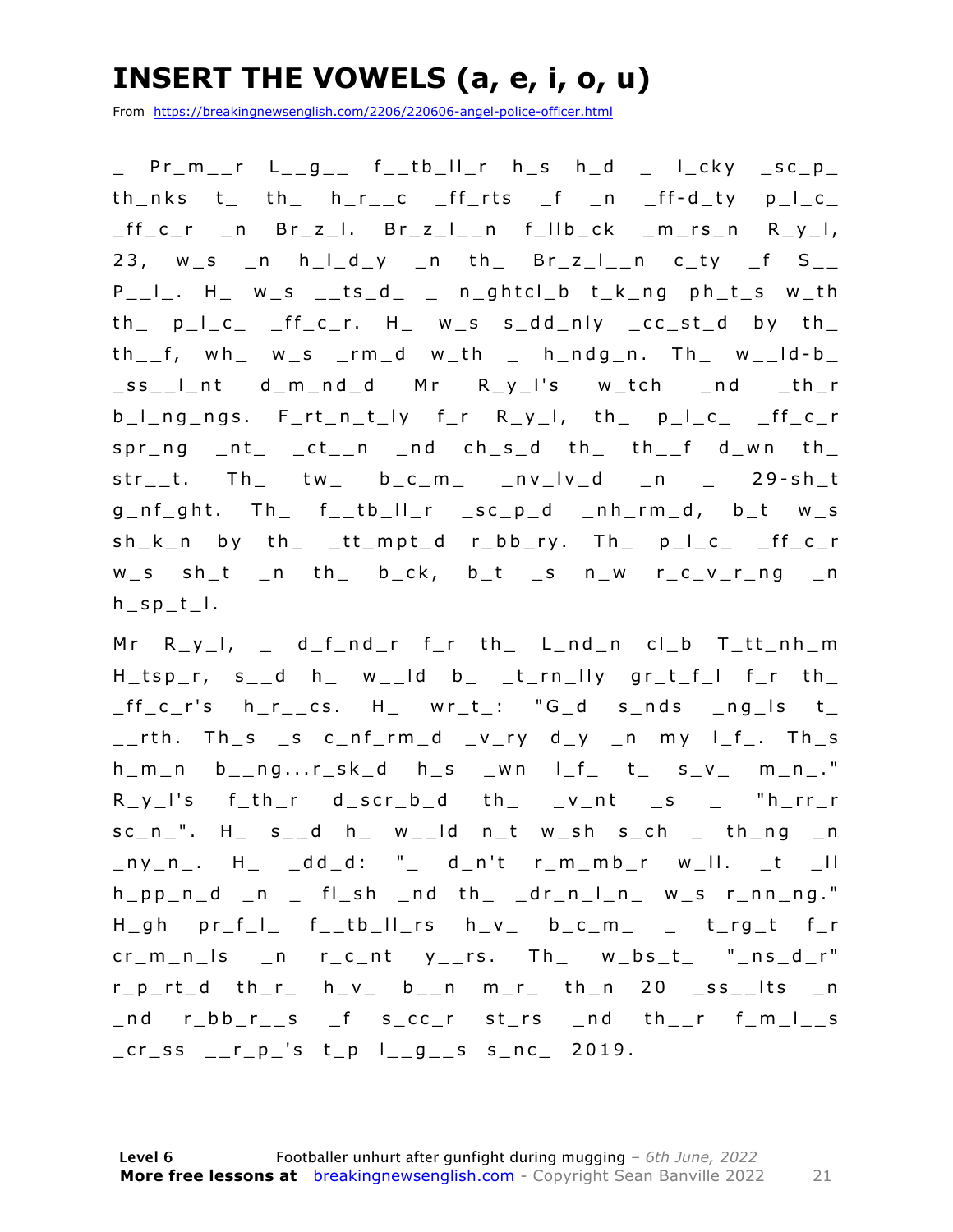#### **PUNCTUATE THE TEXT AND ADD CAPITALS**

From https://breakingnewsenglish.com/2206/220606-angel-police-officer.html

a premier league footballer has had a lucky escape thanks to the heroic efforts of an offduty police officer in brazil brazilian fullback emerson royal 23 was on holiday in the brazilian city of sao paolo he was outside a nightclub taking photos with the police officer he was suddenly accosted by the thief who was armed with a handgun the wouldbe assailant demanded mr royals watch and other belongings fortunately for royal the police officer sprang into action and chased the thief down the street the two became involved in a 29shot gunfight the footballer escaped unharmed but was shaken by the attempted robbery the police officer was shot in the back but is now recovering in hospital

mr royal a defender for the london club tottenham hotspur said he would be eternally grateful for the officers heroics he wrote god sends angels to earth this is confirmed every day in my life this human beingrisked his own life to save mine royals father described the event as a horror scene he said he would not wish such a thing on anyone he added i dont remember well it all happened in a flash and the adrenaline was running high profile footballers have become a target for criminals in recent years the website insider reported there have been more than 20 assaults on and robberies of soccer stars and their families across europes top leagues since 2019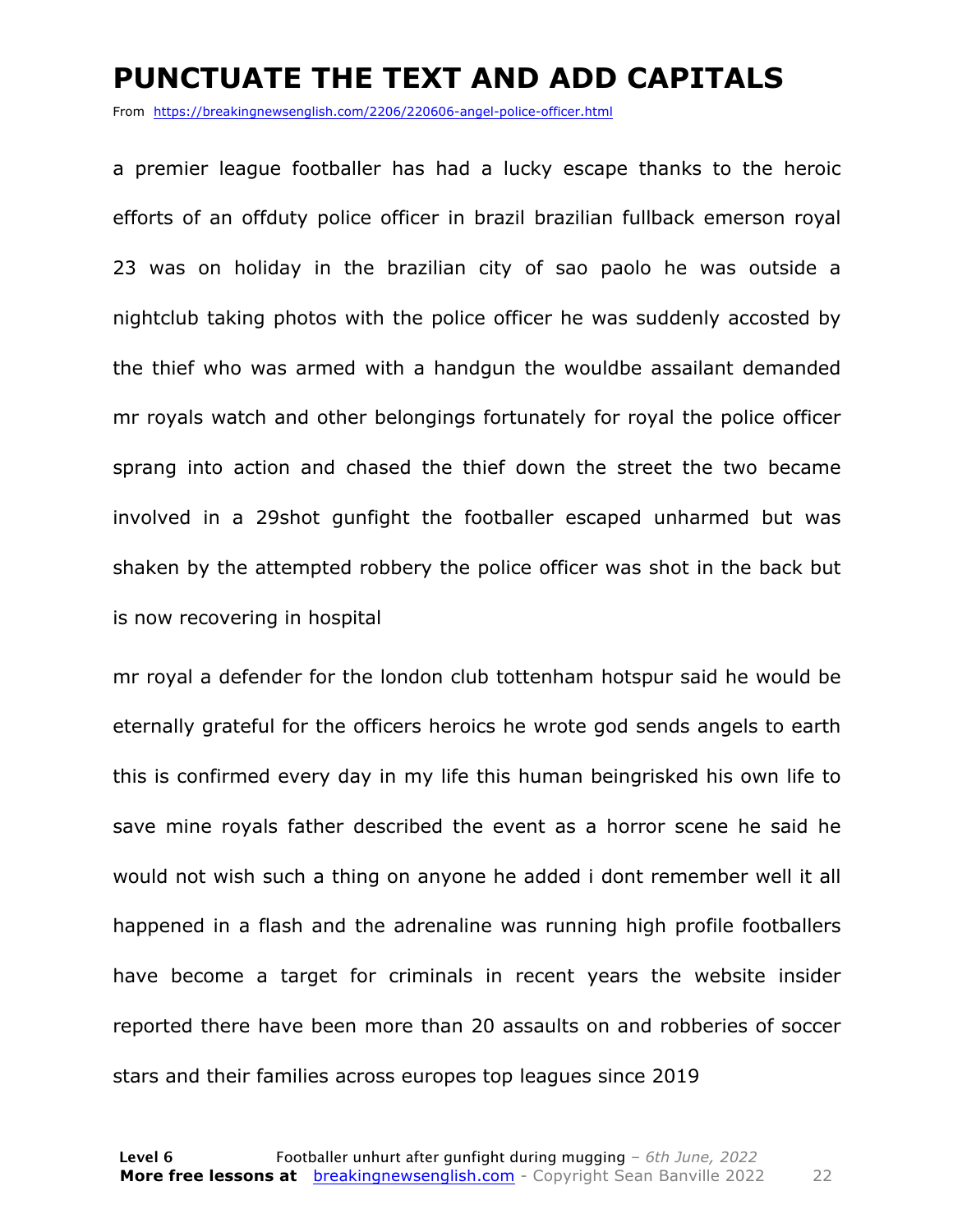## **PUT A SLASH ( / ) WHERE THE SPACES ARE**

From https://breakingnewsenglish.com/2206/220606-angel-police-officer.html

APremierLeaguefootballerhashadaluckyescapethankstotheheroicef fortsofanoff-dutypoliceofficerinBrazil.BrazilianfullbackEmersonRoy al,23,wasonholidayintheBraziliancityofSaoPaolo.Hewasoutsideanig htclubtakingphotoswiththepoliceofficer.Hewassuddenlyaccostedby thethief,whowasarmedwithahandgun.Thewould-beassailantdema ndedMrRoyal'swatchandotherbelongings.FortunatelyforRoyal,thep oliceofficersprangintoactionandchasedthethiefdownthestreet.Thet wobecameinvolvedina29-shotgunfight.Thefootballerescapedunhar med,butwasshakenbytheattemptedrobbery.Thepoliceofficerwassh otintheback,butisnowrecoveringinhospital.MrRoyal,adefenderforth eLondonclubTottenhamHotspur,saidhewouldbeeternallygratefulfor theofficer'sheroics.Hewrote:"GodsendsangelstoEarth.Thisisconfirm edeverydayinmylife.Thishumanbeing...riskedhisownlifetosavemine ."Royal'sfatherdescribedtheeventasa"horrorscene".Hesaidhewould notwishsuchathingonanyone.Headded:"Idon'trememberwell.Itallh appenedinaflashandtheadrenalinewasrunning."Highprofilefootballe rshavebecomeatargetforcriminalsinrecentyears.Thewebsite"Inside r"reportedtherehavebeenmorethan20assaultsonandrobberiesofsoc cerstarsandtheirfamiliesacrossEurope'stopleaguessince2019.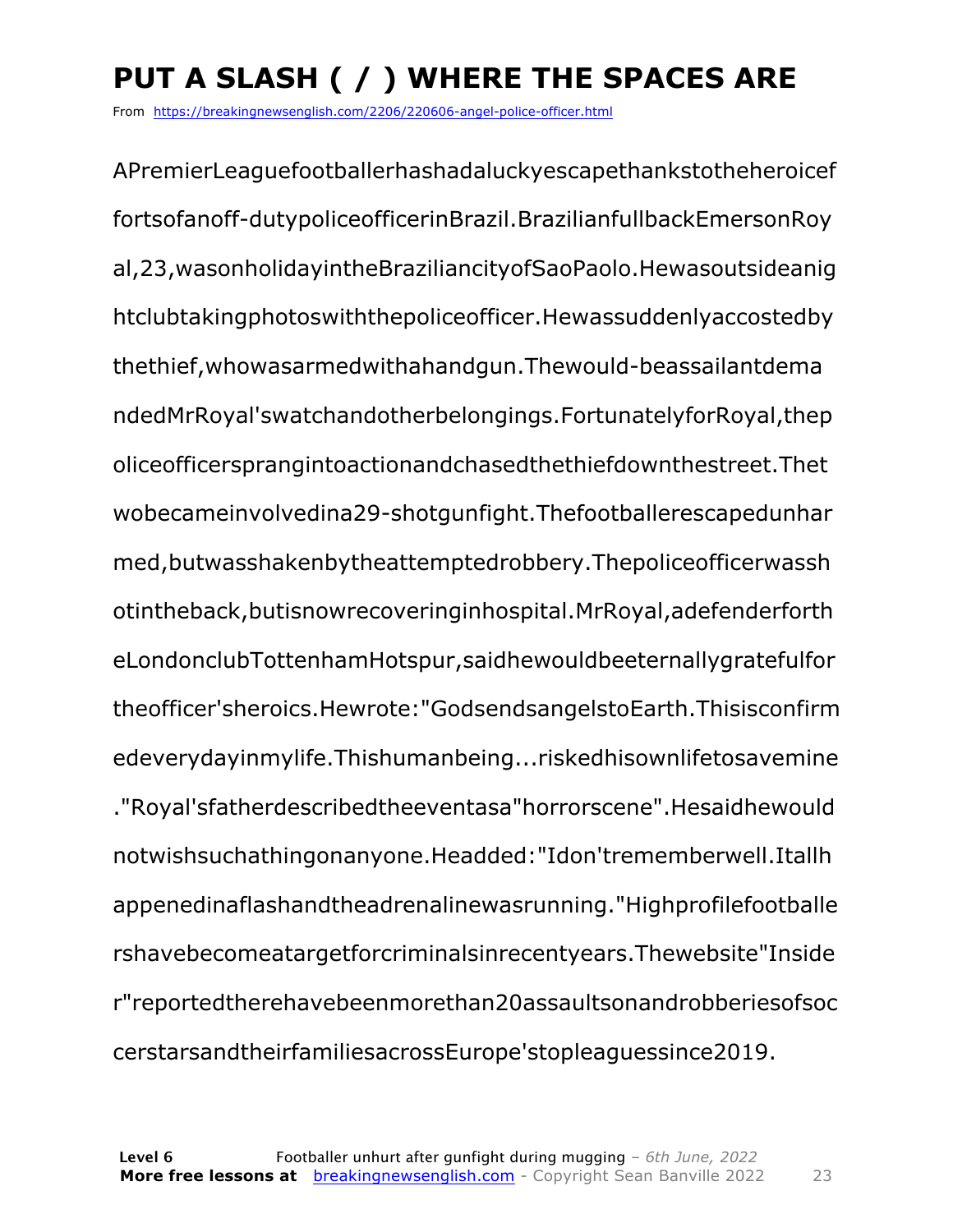### **FREE WRITING**

From https://breakingnewsenglish.com/2206/220606-angel-police-officer.html

Write about **police officers** for 10 minutes. Comment on your partner's paper.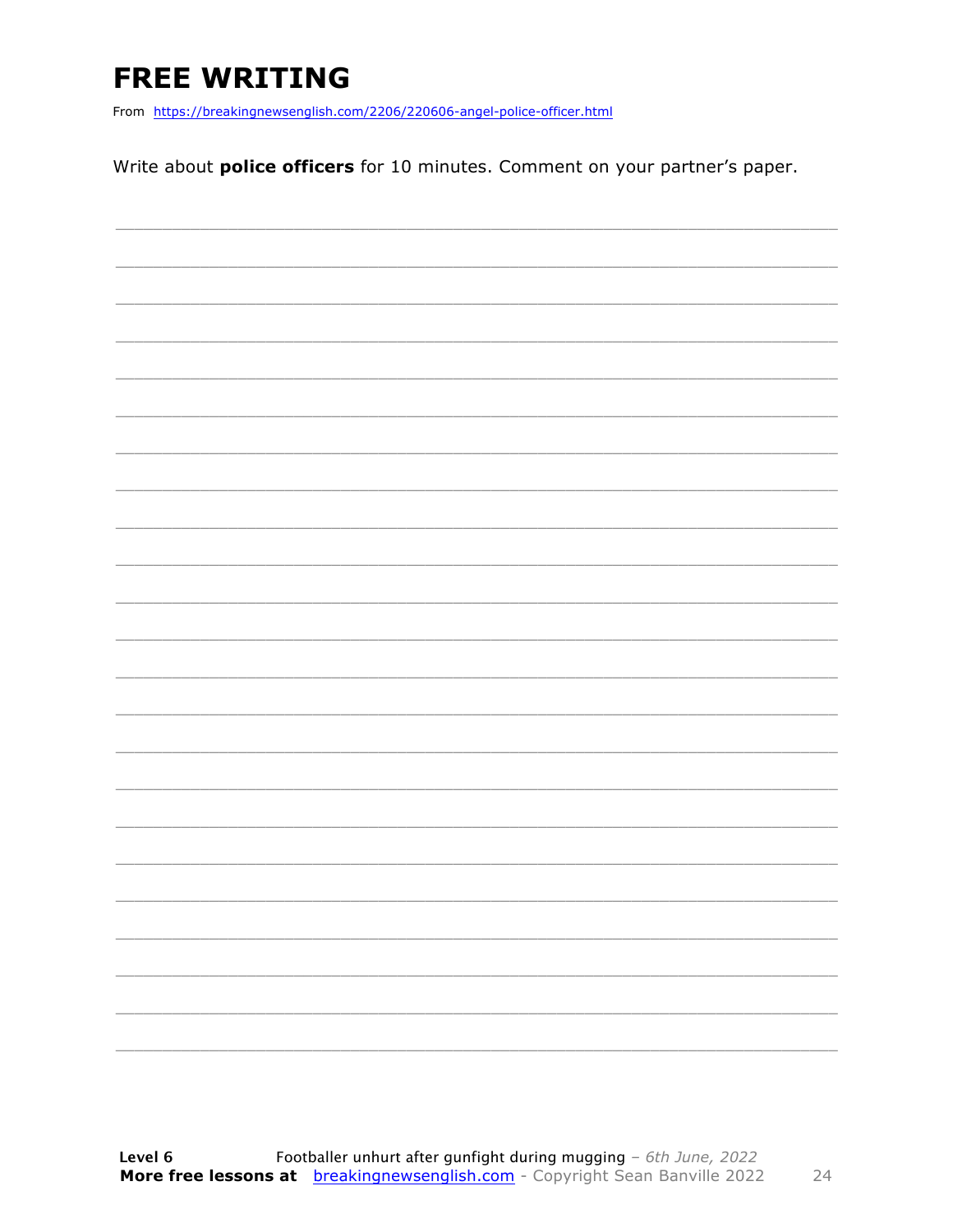### **ACADEMIC WRITING**

From https://breakingnewsenglish.com/2206/220606-angel-police-officer.html

Police officers are among the biggest heroes in the world today. Discuss.

|  |  | $\qquad \qquad -$ |
|--|--|-------------------|
|  |  |                   |
|  |  | $\frac{1}{2}$     |
|  |  | -                 |
|  |  |                   |
|  |  | -                 |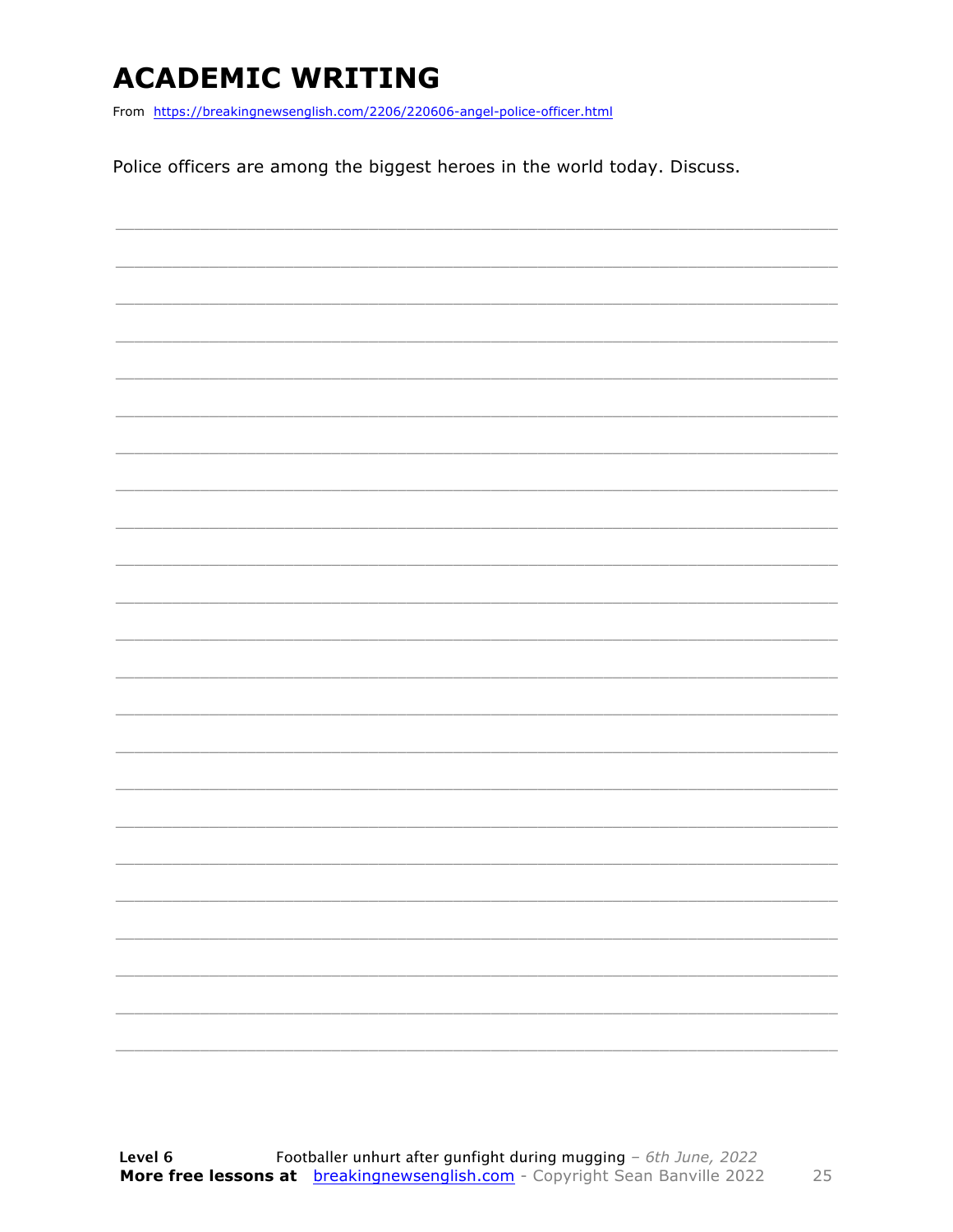### **HOMEWORK**

**1. VOCABULARY EXTENSION:** Choose several of the words from the text. Use a dictionary or Google's search field (or another search engine) to build up more associations / collocations of each word.

**2. INTERNET:** Search the Internet and find out more about this news story. Share what you discover with your partner(s) in the next lesson.

**3. POLICE OFFICERS:** Make a poster about police officers. Show your work to your classmates in the next lesson. Did you all have similar things?

**4. SECURITY:** Write a magazine article about providing sports stars with security. Include imaginary interviews with people who are for and against this.

Read what you wrote to your classmates in the next lesson. Write down any new words and expressions you hear from your partner(s).

**5. WHAT HAPPENED NEXT?** Write a newspaper article about the next stage in this news story. Read what you wrote to your classmates in the next lesson. Give each other feedback on your articles.

**6. LETTER:** Write a letter to an expert on police officers. Ask him/her three questions about them. Give him/her three of your opinions on police officers. Read your letter to your partner(s) in your next lesson. Your partner(s) will answer your questions.